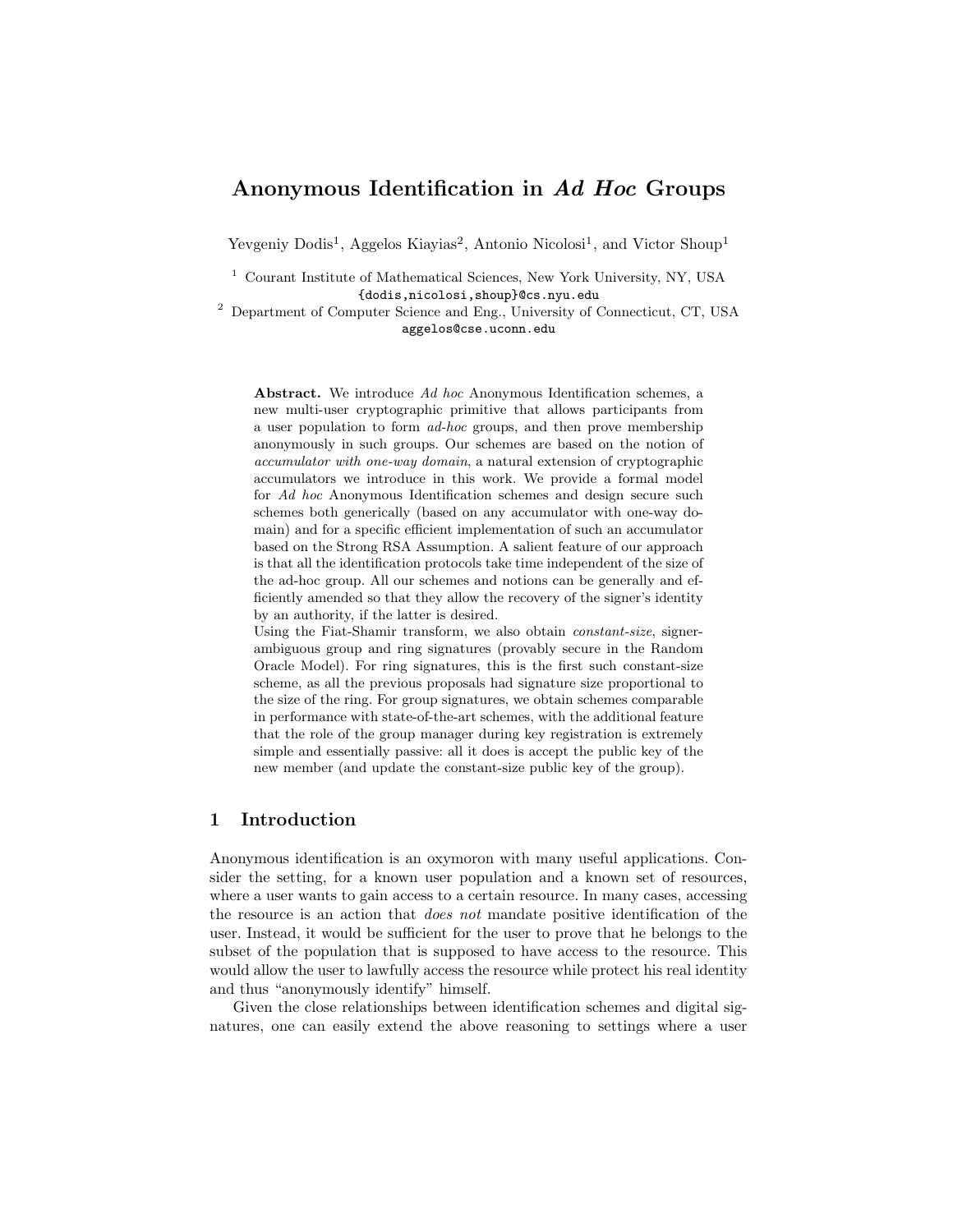produces a signature that is "signer-ambiguous" i.e., such that the verifier is not capable of distinguishing the actual signer among a subgroup of potential signers. In fact, it was in the digital signature setting that such an anonymous scheme was presented for the first time, with the introduction of the group signature model [19], which additionally mandates the presence of a designated party able to reveal the identity of the signer, were the need to arise.

Subsequent work on group signatures and on anonymous identification in general  $[20, 24, 13, 18, 16, 23, 3, 1, 11, 14, 6, 2]$  allowed for more efficient designs and formal modelling of the primitive, with the current state of the art being the scheme by Ateniese et al. [1]. In general, existing group signature schemes are derived from their interactive counterpart (ID Escrow schemes [32]) via the Fiat-Shamir transform [28].

A related notion, but of slightly different nature, is that of ring signatures, introduced by Rivest, Shamir and Tauman in [34] and further studied in [12, 33]. Ring signatures differ from group signatures in that they allow group formation to happen in an ad-hoc fashion: group must be formed without the help of a group manager; in fact, a user might not even know that he has been included in a certain group. This is in sharp contrast to the group signature setting where the user must execute a Join protocol with the group manager and obtain a group-membership certificate that cannot be constructed without the help of the group manager. Note that ad-hoc group formation in the context of ring signatures is always understood within the context of a user population and an associated PKI. Based on the PKI, ad-hoc subsets of the user population can be formed without the help of a "subset manager"—but it is assumed that every user has a registered public key.

While ring signatures are attractive because they have simple group formation procedures that can be executed by any user individually, they have the shortcoming that the length of the signature is proportional to the group size. For large groups, the length of a ring signature (growing linearly with the group size) will become impractical. To the contrary, schemes with constant-size signatures have been successfully designed in the group signature setting [1]. We remark that in the setting of anonymous identification, the counterpart of "signature size" is the bandwidth consumed by the protocol, which is thus an important complexity measure to minimize.

Based on the above discussion, an important open question in the context of anonymous identification and signature schemes, recently posed by Naor in [33], is the following:

Is it possible to design secure anonymous identification schemes that enable ad-hoc group formation in the sense of ring signatures and at the same time possess constant-size signature (or proof) length?

Our contribution. In this work we provide an affirmative answer to the above question. Specifically, we introduce a new primitive called Ad hoc Anonymous Identification schemes; this is a family of schemes where participants from a user population can form groups in ad-hoc fashion (without the help of a group manager) and then get anonymously identified as members of such groups.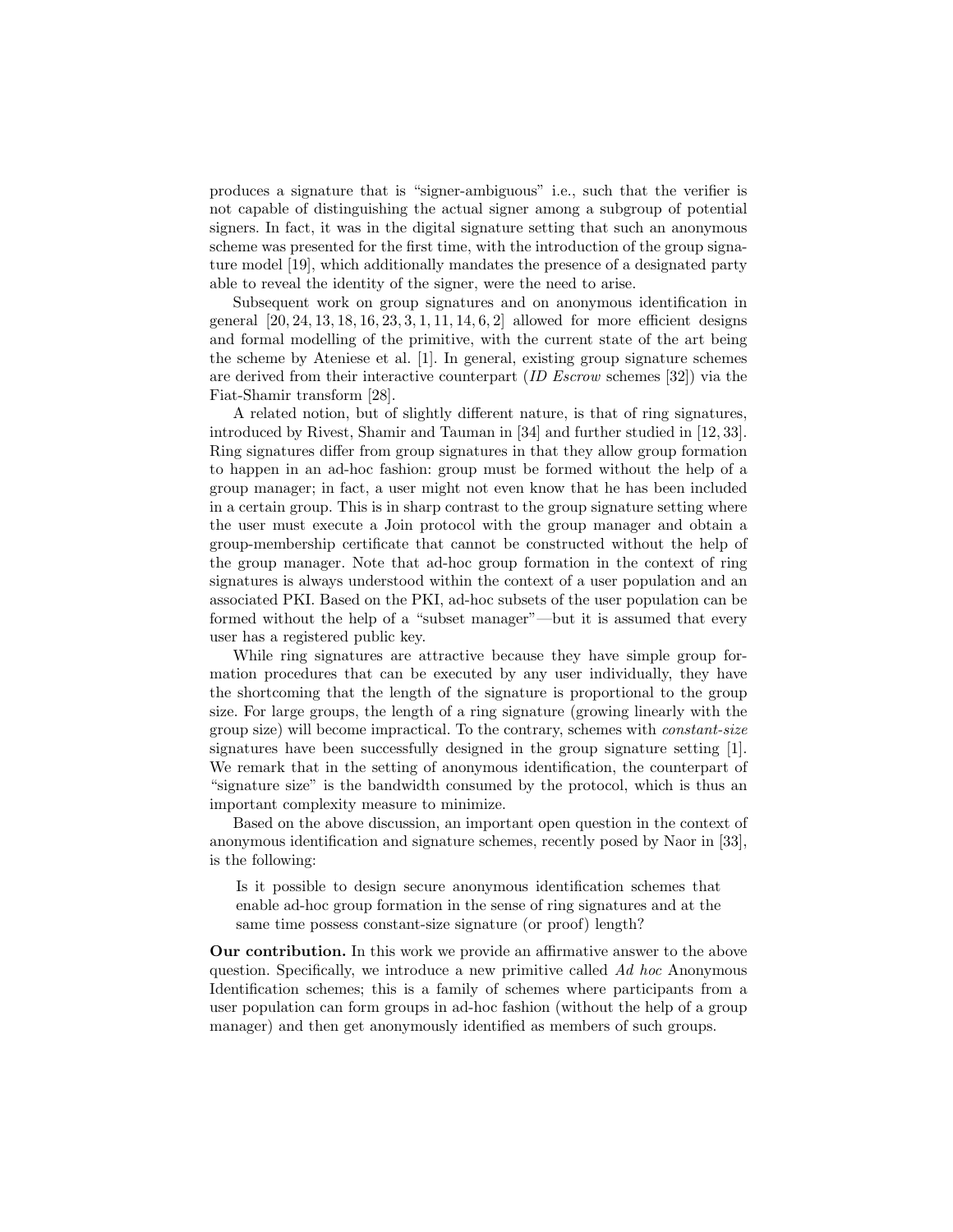Our main tool in the construction of Ad hoc Anonymous Identification schemes is a new cryptographic primitive, *accumulator with one-way domain*, which extends the notion of a collision-resistant accumulator  $[7, 4, 15]$ . In simple terms, in an accumulator with one-way domain, the set of values that can be accumulated are associated with a "witness space" such that it is computationally intractable to find witnesses for random values in the accumulator's domain.

First, we demonstrate the relationship between such accumulators and Ad hoc Anonymous Identification schemes by presenting a generic construction based on any accumulator with one-way domain. Second, we design an efficient implementation of accumulator with a one-way domain based on the Strong RSA Assumption, from which we obtain a more efficient construction of Ad hoc Anonymous Identification scheme whose security rests upon the Strong RSA Assumption.

We remark that previous work on anonymous identification that allowed subset queries was done by Boneh and Franklin [8]. They define a more limited security model, and show a protocol which imposes on both parties a computational load proportional to the subset size at each run. Moreover, their scheme is susceptible to collusion attacks (both against the soundness and against the anonymity of the scheme) that do not apply to our setting.

In our Strong-RSA-based Ad hoc Anonymous Identification scheme, the computational and communication complexity on both ends is constant in the size of the group. Thus, the signature version of our ad-hoc anonymous identification scheme yields a ring signature with constant size signatures (over a dedicated PKI). Other applications of our scheme include "ad-hoc" group signatures (group signature schemes where the group manager can be offline during the group formation) and identity escrow over ad-hoc groups.

Recently, work by Tsudik and Xu [35], building on the work by Camenisch and Lysyanskaya [15], investigated techniques to obtain more flexible dynamic accumulators, on which to base group signature schemes (which is one of our applications). The specific method used by [35] bears many similarities with our Strong-RSA-based instantiation, with some important differences. Namely, in their solution anonymity revocation takes time proportional to the user population, due to subtle problems concerning the accumulation of composite values inside the accumulator. Our work resolves this technical problem. Moreover, we present a new notion of Ad hoc Anonymous Identification scheme, which has more applications than those specific to group signature schemes: for example, they allow us to build the first constant-size ring signature schemes. We present a general construction for our primitives from any accumulator and not just the one of [15]. Last, our formal definitional framework is of independent interest.

# 2 Preliminaries

### 2.1 NP-Relations and  $\Sigma$ -Protocols

Throughout the paper, we assume familiarity with the GMR notation [30].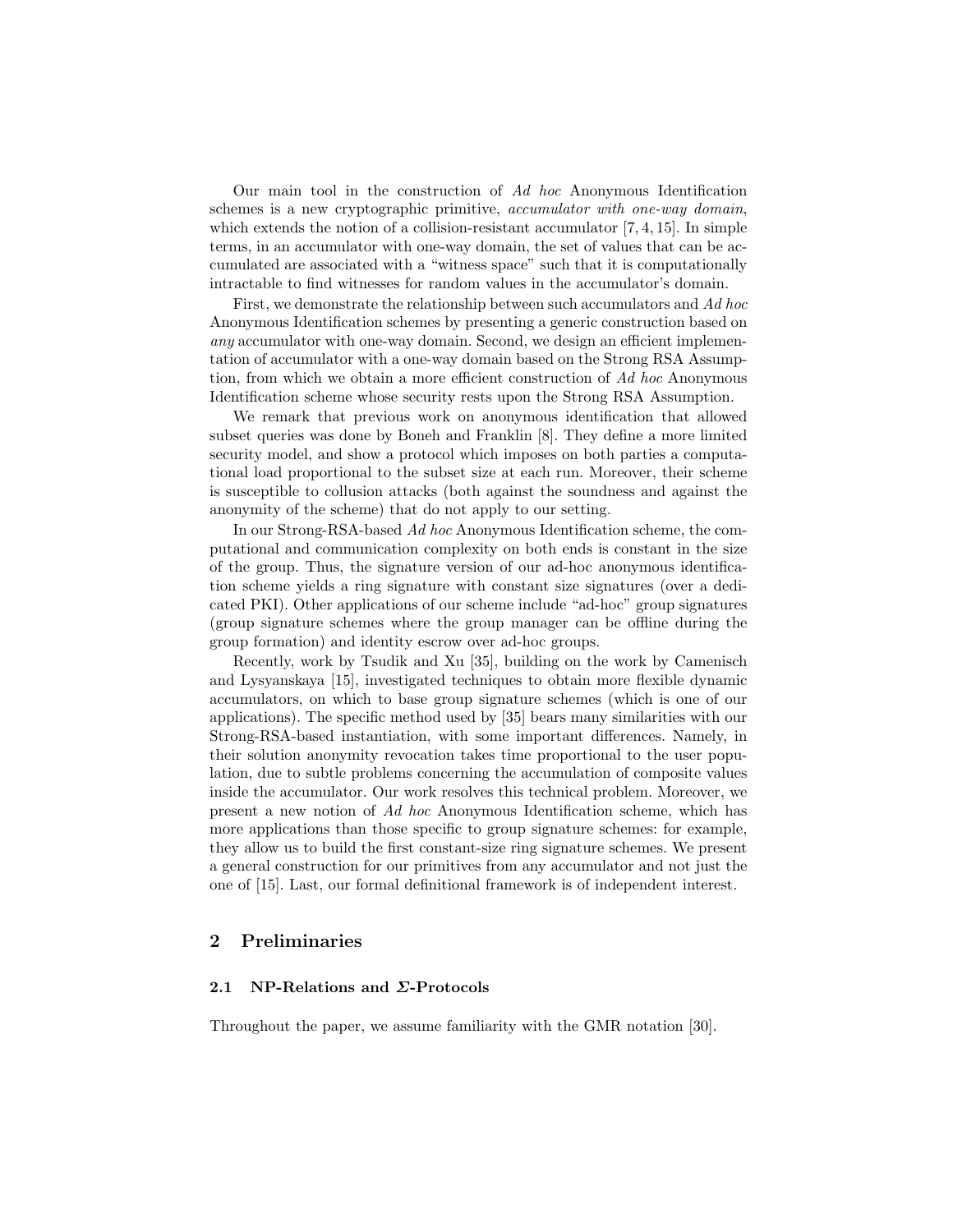An  $NP$ -relation R is a relation over bitstrings for which there is an efficient algorithm to decide whether  $(x, w) \in R$  in time polynomial in the length of x. The **NP**-language  $L_R$  associated to R is defined as  $L_R \doteq \{x \mid (\exists w)[(x, w) \in R]\}$ 

A  $\Sigma$ -protocol [22, 21] for an **NP**-relation R is an efficient 3-round two-party protocol, such that for every input  $(x, w)$  to P and x to V, the first P-round yields a commitment message, the subsequent V -round replies with a random challenge message, and the last P-round concludes by sending a response message. At the end of a run, V outputs a  $0/1$  value, functionally dependent on x and the transcript  $\pi$  only. Additionally, a  $\Sigma$ -protocol satisfies *Special Soundness*, meaning that for any  $(x, w) \notin R$  and any commitment message, there is at most one pair of challenge/response messages for which V would output 1; and Special Honest-Verifier Zero-Knowledge, meaning that there is an efficient algorithm (called a Simulator) that on input  $x \in L_R$  and any challenge message, outputs a pair of commitment/response messages for which V would output 1.

The main result we will need about  $\Sigma$ -protocols is the following:

**Theorem 1** ([29, 27]). A  $\Sigma$ -protocol for any NP-relation can be efficiently constructed if one-way functions exist.

### 2.2 Accumulators

An accumulator family is a pair  $(\{F_\lambda\}_{\lambda\in\mathbb{N}}, \{X_\lambda\}_{\lambda\in\mathbb{N}})$ , where  $\{F_\lambda\}_{\lambda\in\mathbb{N}}$  is a sequence of families of functions such that each  $f \in F_\lambda$  is defined as  $f: U_f \times X_f^{\text{ext}} \to$  $U_f$  for some  $X_f^{\text{ext}} \supseteq X_\lambda$  and additionally the following properties are satisfied:

- $-$  (efficient generation) There exists an efficient algorithm  $G$  that on input a security parameter  $1^{\lambda}$  outputs a random element f of  $F_{\lambda}$ , possibly together with some auxiliary information  $a_f$ .
- (efficient evaluation) Any  $f \in F_\lambda$  is computable in time polynomial in  $\lambda$ .
- (quasi-commutativity) For all  $\lambda \in \mathbb{N}$ ,  $f \in F_{\lambda}$ ,  $u \in U_f$ ,  $x_1, x_2 \in X_{\lambda}$ ,

$$
f(f(u, x_1), x_2) = f(f(u, x_2), x_1)
$$

We will refer to  $\{X_{\lambda}\}_{\lambda \in \mathbb{N}}$  as the *value domain* of the accumulator. For any  $\lambda \in \mathbb{N}, f \in F_\lambda$  and  $X = \{x_1, \ldots, x_s\} \subset X_\lambda$ , we will refer to  $f(\ldots f(u, x_1) \ldots, x_s)$ as the *accumulated value* of the set  $X$  over  $u$ : due to quasi-commutativity, such value is independent of the order of the  $x_i$ 's and will be denoted by  $f(u, X)$ .

**Definition 1.** An accumulator is said to be collision resistant if for any  $\lambda \in \mathbb{N}$ and any adversary A:

$$
Pr[f \stackrel{R}{\leftarrow} F_{\lambda}; u \stackrel{R}{\leftarrow} U_f; (x, w, X) \stackrel{R}{\leftarrow} \mathcal{A}(f, U_f, u) |
$$
  

$$
(X \subseteq X_{\lambda}) \land (w \in U_f) \land (x \in X_f^{\text{ext}} \setminus X) \land (f(w, x) = f(u, X))] = \nu(\lambda)
$$

For  $\lambda \in \mathbb{N}$  and  $f \in F_{\lambda}$ , we say that  $w \in U_f$  is a witness for the fact that  $x \in X_\lambda$  has been accumulated within  $v \in U_f$  (or simply that w is a witness for x in v) whenever  $f(w, x) = v$ . We extend the notion of witness for a set of values  $X = \{x_1, \ldots, x_s\}$  in a straightforward manner.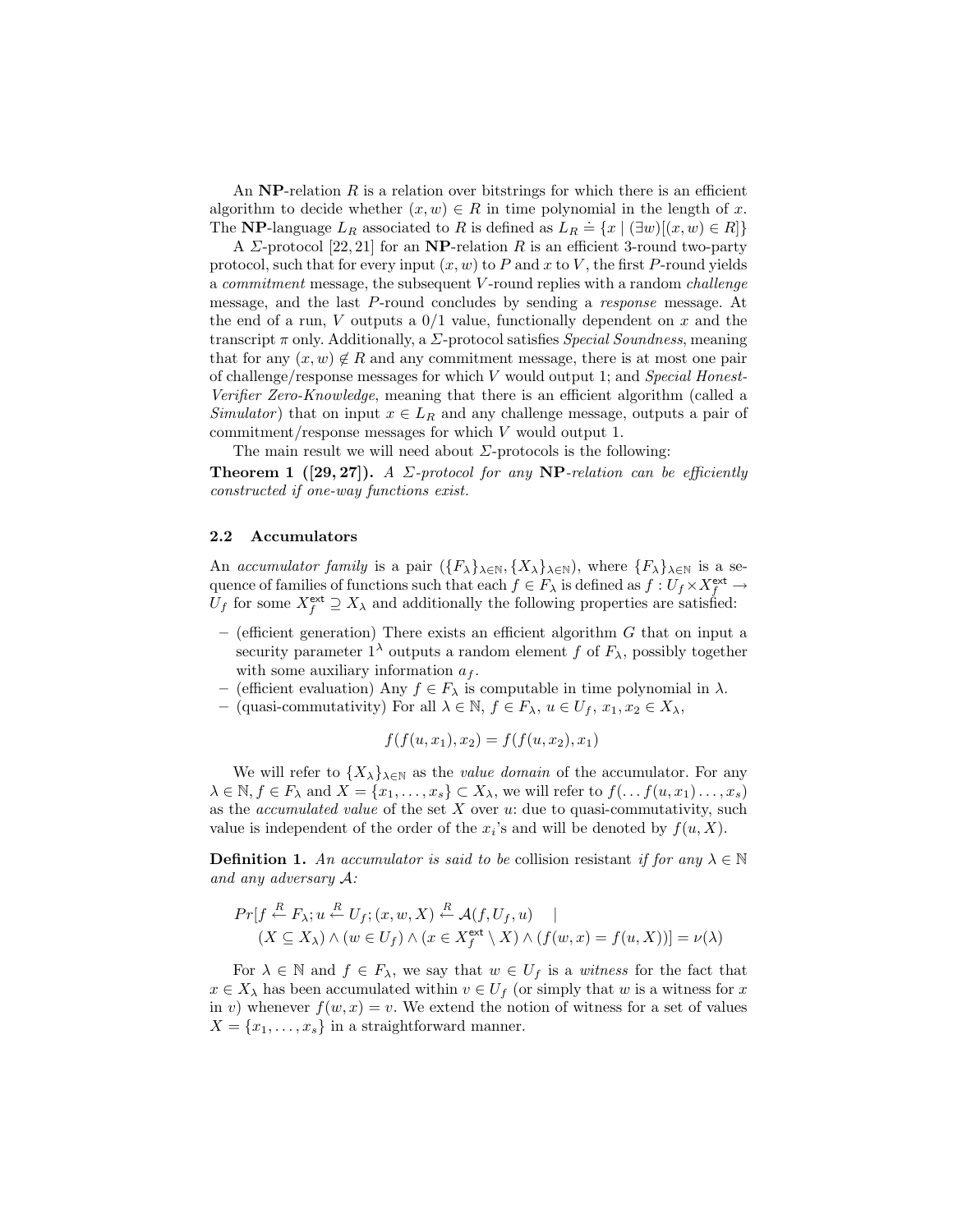Accumulators with One-Way Domain. An accumulator with one-way do*main* is a quadruple  $({F_{\lambda}})_{\lambda \in \mathbb{N}}, {X_{\lambda}}_{\lambda \in \mathbb{N}}, {Z_{\lambda}}_{\lambda \in \mathbb{N}}, {R_{\lambda}}_{\lambda \in \mathbb{N}}$ , such that the pair  $({F_{\lambda}}_{\lambda\in\mathbb{N}}, {X_{\lambda}}_{\lambda\in\mathbb{N}})$  is a collision-resistant accumulator, and each  $R_{\lambda}$  is a relation over  $X_{\lambda}\times Z_{\lambda}$  with the following properties:

- $-$  (efficient verification) There exists an efficient algorithm  $D$  that on input  $(x, z) \in X_\lambda \times Z_\lambda$ , returns 1 if and only if  $(x, z) \in R_\lambda$ .
- $-$  (efficient sampling) There exists a probabilistic algorithm  $W$  that on input <sup>1</sup><sup>λ</sup> returns a pair  $(x, z) ∈ X<sub>λ</sub> × Z<sub>λ</sub>$  such that  $(x, z) ∈ R<sub>λ</sub>$ . We refer to z as a pre-image of x.
- $-$  (one-wayness) It is computationally hard to compute any pre-image  $z'$  of an x that was sampled with W. Formally, for any adversary  $\mathcal{A}$ :

$$
Pr[(x, z) \stackrel{\text{R}}{\leftarrow} W(1^{\lambda}); z' \stackrel{\text{R}}{\leftarrow} \mathcal{A}(1^{\lambda}, x) \mid (x, z') \in R_{\lambda}] = \nu(\lambda)
$$

### 2.3 The Strong RSA Assumption

We briefly review some definitions [7, 4] regarding the computational assumption underlying our efficient construction in Section 5.

A number n is an RSA integer if  $n = pq$  for distinct primes p and q such that  $|p| = |q|$ . For  $\lambda \in \mathbb{N}$ , let RSA<sub> $\lambda$ </sub> be the set of RSA integers of size  $\lambda$ . A number p is a *safe prime* if  $p = 2p' + 1$  and both p and p' are odd primes. A number n is a rigid integer if  $n = pq$  for distinct safe primes p and q such that  $|p| = |q|$ . For  $\lambda \in \mathbf{N}$ , let Rig<sub> $\lambda$ </sub> be the set of  $\lambda$ -bit rigid integers.

### Definition 2 (Strong RSA Assumption, [4]).

For any integer  $\lambda$  and for any adversary  $\mathcal{A}$ :

$$
Pr[n \stackrel{R}{\leftarrow} Rig_{\lambda}; z \stackrel{R}{\leftarrow} \mathbb{Z}_n^*; (x', y') \stackrel{R}{\leftarrow} \mathcal{A}(1^{\lambda}, n, z) \mid (y' > 1) \wedge ((x')^{y'} \equiv z(n))] < \nu(\lambda)
$$

the probability being over the random choice of n and  $z$ , and  $A$ 's random coins.

### 3 Ad hoc Anonymous Identification scheme

#### 3.1 Syntax

An Ad hoc Anonymous Identification scheme is a six-tuple of efficient algorithms (Setup, Register, Make-GPK, Make-GSK, Anon-ID $^P$ , Anon-ID $^V$ ), where:

- Setup initializes the state of the system: on input a security parameter  $1^{\lambda}$ , Setup creates a public database DB (that will be used to store information about the users' public keys), and then generates the system's parameters param; its output implicitly defines a domain of possible global parameters.
- Register, the registration algorithm, allows users to initially register with the system. On input the system's parameters param and the identity of the new user u (from a suitable universe of users' identity  $U$ ), Register returns a secret key/public key pair  $(sk, pk)$ . To complete the subscription process,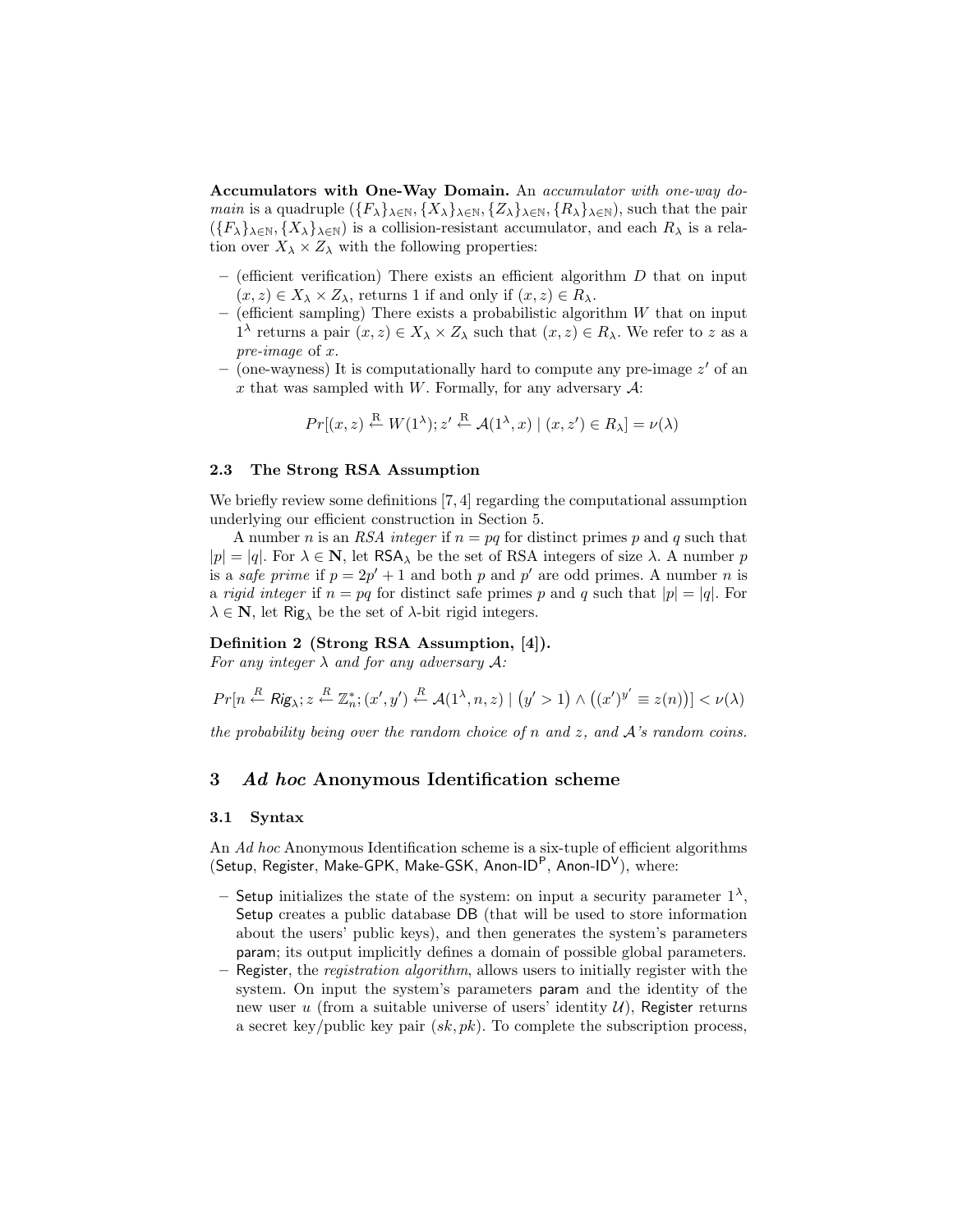the user then sends his public key to a bulletin board for inclusion in a public database DB.

- The Register algorithm implicitly defines a domain  $\mathcal{SK}$  of possible user secret keys and a domain  $\mathcal{PK}$  of possible user public keys; its output induces a relation over user secret key/public key pairs, that we will denote by  $\rightleftharpoons$ . We also require a superset  $\mathcal{PK}' \supseteq \mathcal{PK}$  to be specified, such that membership to  $\mathcal{PK}'$  can be tested in polynomial time.
- Make-GPK, the *group public key construction algorithm*, is a deterministic algorithm used to combine a set of user public keys  $S$  into a single group public key  $g p k<sub>S</sub>$ , suitable for use in the Anon-ID protocol described below. Syntactically, Make-GPK takes as input param and a set  $S \subseteq \mathcal{PK}'$ ; its output implicitly defines a domain  $\mathcal{GPK}$  of possible group public keys. We also require a superset  $\mathcal{GPK}' \supseteq \mathcal{GPK}$  to be specified, such that membership to  $\mathcal{GPK}'$  can be tested in polynomial time.

The Make-GPK algorithm shall run in time linear in the number of public keys being aggregated; we also remark here that our definition forces Make-GPK to be *order-independent* i.e., the order in which the public keys to be aggregated are provided shall not matter.

Make-GSK, the group secret key construction algorithm, is a deterministic algorithm used to combine a set of user public keys  $S'$ , along with a secret key/public key pair  $(sk_u, pk_u)$ , into a single group secret key  $gsk_u$ , suitable for use in the Anon-ID protocol described below.

Make-GSK takes as input param, a set  $S' \subseteq \mathcal{PK}'$  and a key pair  $(sk_u, pk_u)$ satisfying  $sk_u \rightleftharpoons pk_u$ , and it shall run in time proportional to the size of  $S'$ . Its output implicitly defines a domain  $\mathcal{GSK}$  of possible group secret keys.

The Make-GPK and Make-GSK algorithms can be used to extend the  $\Rightarrow$ -relation to  $\mathcal{GSK} \times \mathcal{GPK}$ , as follows: A group secret key  $gsk \stackrel{.}{=}$ Make-GSK(param,  $S'$ ,  $(sk, pk)$ ) is in  $\rightleftharpoons$ -relation with a group public key gpk  $\cong$  Make-GPK(param, S) if and only if  $S = S' \cup \{pk\}$ . Observe that even in the case that the  $\rightleftharpoons$ -relation is one-to-one over  $\mathcal{SK} \times \mathcal{PK}$ , it is usually manyto-one over  $\mathcal{G}\mathcal{S}\mathcal{K}\times\mathcal{G}\mathcal{P}\mathcal{K}$ , as more than one group secret key correspond to the same group public key.

– Anon-ID  $\stackrel{\text{def}}{=}$  (Anon-ID<sup>P</sup>, Anon-ID<sup>V</sup>), the *Anonymous Identification Protocol*, is an efficient two-party protocol, in which both Anon-ID<sup>P</sup> (the *prover*) and Anon-ID<sup>V</sup> (the *verifier*) get in input the system's parameters param and a group public key qpk (corresponding to some set  $S$  of user public keys i.e., gparally public key gpm (corresponding to some set  $S$  or their public keys i.e.,  $gpk \doteq \textsf{Make-GPK}(\textsf{param}, S)$ ); Anon-ID<sup>P</sup> is also given a group secret key gsk as an additional input.

Any execution of the Anon-ID protocol shall complete in time independent from the number of public keys that were aggregated when constructing gpk and/or *gsk*; at the end of each protocol run, Anon-ID<sup>V</sup> outputs a  $0/1$ -valued answer.

Correctness. For correctness, we require that any execution of the Anon-ID protocol in which the additional input to Anon-ID<sup>P</sup> is a group secret key  $gsk$  $\rightleftharpoons$ -related to the common input gpk, shall terminate with Anon-ID<sup>V</sup> outputting a 1 answer, with overwhelming probability.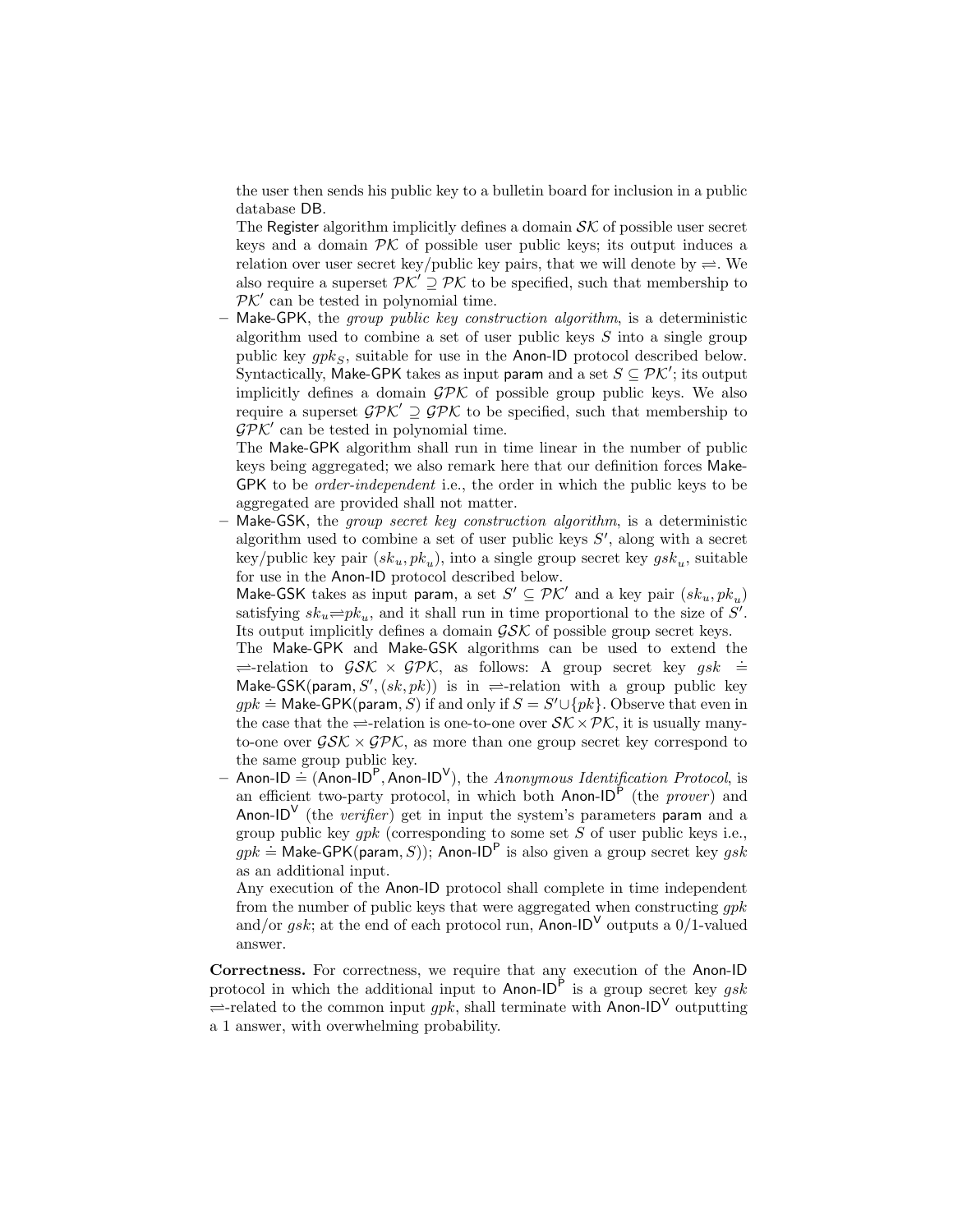Honest user registration oracle  $\mathcal{O}_{HReg}$  User corruption oracle  $\mathcal{O}_{Co}$  $IN: u \in \mathcal{U}$  IN:  $pk_u \in \mathcal{PK}'$ RUN: 1.  $(sk_u, pk_u)$  $\left\{ \frac{\mathrm{R}}{\leftarrow} \text{ Register}(\text{param}, u) \right\} \text{ RUN: } 1. \; sk_u \leftarrow \text{DB.Lookup}(pk_u)$ 2. DB.Store $(sk_u, pk_u)$ /\*  $sk_u \leftarrow \perp$  if no match found \*/ OUT:  $pk_u$   $\qquad \qquad$  OUT:  $sk_u$ Transcript oracle  $\mathcal{O}_{\mathsf{Scr}}$  $IN:$  $\mathscr{C}' \subseteq \mathcal{PK}', pk_u \in \mathcal{PK}'$ RUN: 1.  $sk_u \leftarrow \mathsf{DB}.\mathsf{Loop}(pk_u)$ 2. if  $sk_u = \perp$ 3. then  $\pi \leftarrow \bot$ 4. else  $gpk \leftarrow \mathsf{Make-GPK}(param, S' \cup \{pk_u\})$ 5.  $gsk \leftarrow \text{Make-GSK}(param, S', (\overset{\leftrightarrow}{sk_u}, \overset{\leftrightarrow}{pk_u}))$ 6.  $\pi \stackrel{\rm R}{\leftarrow}$  Anon-ID $^{\sf p}$ (param,  $gpk, gsk) \leftrightarrow$  Anon-ID $^{\sf V}$ (param,  $gpk$ ) OUT: π

Fig. 1. Oracles for the soundness attack game. DB denotes a database storing user secret key/public key pairs, indexed by public key.

### 3.2 Soundness

The Attack Game. We formalize the soundness guarantees that we require from an Ad hoc Anonymous Identification scheme in terms of a game being played between an honest dealer and an adversary  $A$ . In this game, the adversary is allowed to interact with three oracles  $\mathcal{O}_{HReg}$  (the *honest user registration oracle*),  $\mathcal{O}_{\mathsf{Cor}}$  (the user corruption oracle), and  $\mathcal{O}_{\mathsf{Scr}}$  (the transcript oracle) (see Fig. 1).

The game begins with the honest dealer running the Setup algorithm for the security parameter  $1^{\lambda}$ , and handing the resulting global parameters param to the adversary. Then, A arbitrarily interleaves queries to the three oracles, according to any adaptive strategy she wishes: eventually, she outputs a target group  $S^* \subseteq \mathcal{PK}'$ . At this point,  $\overline{A}$  starts executing, in the role of the prover, a run of the Anon-ID protocol with the honest dealer, on common inputs param and  $gpk^* \doteq$  Make-GPK(param,  $S^*$ ). Notice that during such interaction, the adversary is still allowed to query the three oracles  $\mathcal{O}_{\text{Reg}}$ ,  $\mathcal{O}_{\text{Scr}}$  and  $\mathcal{O}_{\text{Cor}}$ . Let  $\tilde{\pi}$  be the transcript resulting from such run of the Anon-ID protocol.  $A$  wins the game if the following conditions hold:

- 1. for all  $pk^* \in S^*$ , there is an entry indexed by  $pk^*$  in the SK-DB Database, and
- 2.  $\tilde{\pi}$  is a valid transcript i.e., the run completed with the honest dealer outputting 1, and
- 3. for all  $pk^* \in S^*$ , A never queried  $\mathcal{O}_{\mathsf{Cor}}$  on input  $pk^*$ ;

Define  $\text{Succ}_{\mathcal{A}}^{\text{Imp}}(\lambda)$  to be the probability that A wins the above game.

Definition 3. An Ad hoc Anonymous Identification scheme is sound against passive chosen-group attacks if any adversary A has negligible advantage to win the above game:

 $(\forall \lambda \in \mathbf{N})(\forall PPT\mathcal{A})$ [Succ $_{\mathcal{A}}^{\mathsf{Snd}}(\lambda) \leq \nu(\lambda)$ ]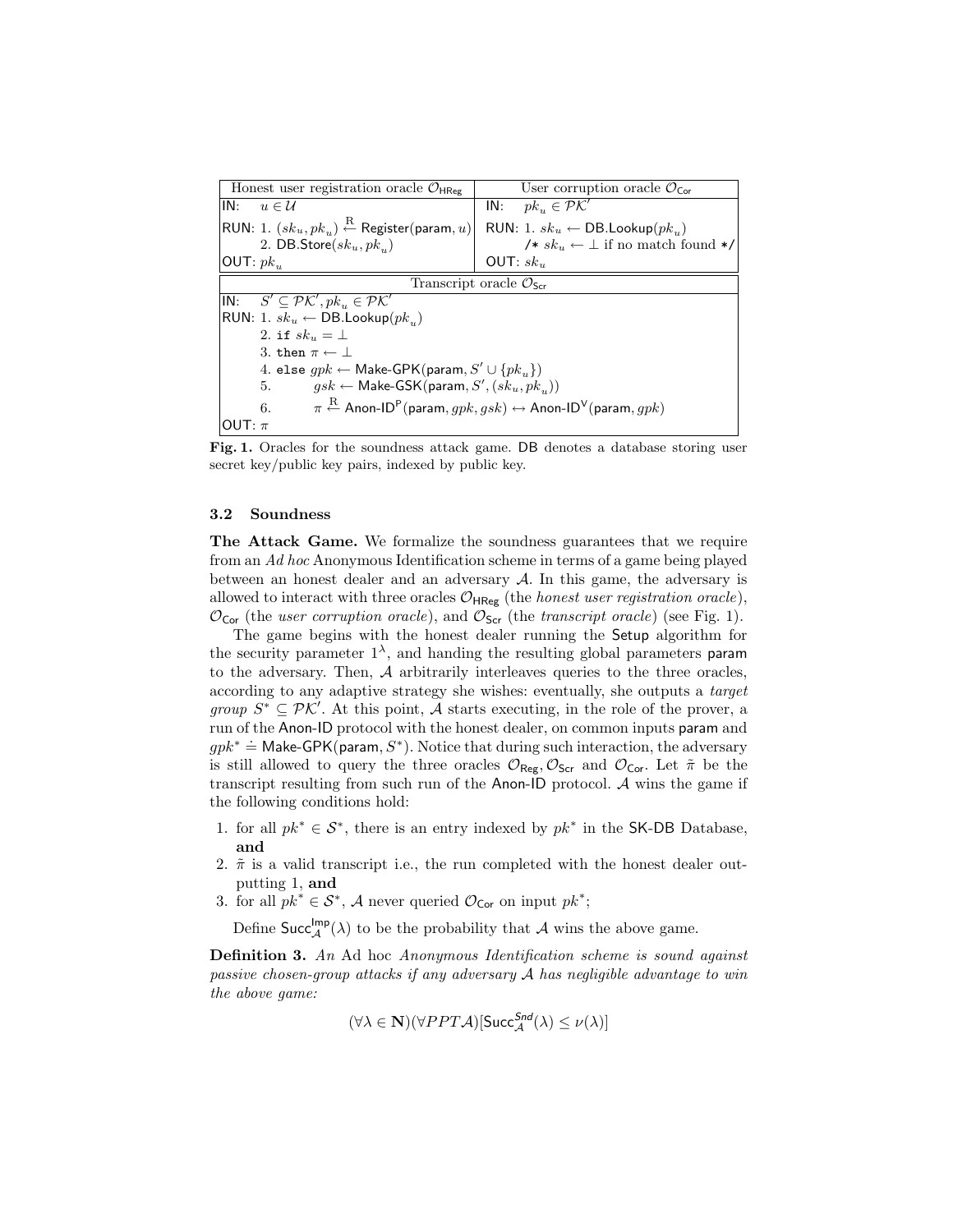| Challenge oracle $\mathcal{O}_{\mathsf{Ch}}$                                                                                                  |  |
|-----------------------------------------------------------------------------------------------------------------------------------------------|--|
| IN: $S' \subseteq \mathcal{PK}'$ , $(sk_0, pk_0$ , $(sk_1, pk_1$ )                                                                            |  |
| RUN: 1. $b^* \stackrel{\text{R}}{\leftarrow} \{0,1\}$                                                                                         |  |
| 2. if $sk_0 \neq pk_0$ or $sk_1 \neq pk_1$ then abort                                                                                         |  |
| 3. $gpk \leftarrow$ Make-GSK(param, $S' \cup \{pk_0, pk_1\}$ )                                                                                |  |
| 4. $gsk^*$ ← Make-GSK(param, $S' \cup \{pk_{1-b^*}\}, (sk_{b^*}, pk_{b^*}))$                                                                  |  |
| 5. $\pi^* \stackrel{\text{R}}{\leftarrow}$ Anon-ID <sup>P</sup> (param, $gpk, gsk^*$ ) $\leftrightarrow$ Anon-ID <sup>V</sup> (param, $gpk$ ) |  |
| OUT: $\pi^*$                                                                                                                                  |  |

Fig. 2. The oracle for the anonymity attack game.

A Note on Active Security. Our definition of soundness models an adversary that, in her attempt to fool an honest verifier into accepting a "fake" run of the Anon-ID protocol, can actively (and, in fact, adaptively) corrupt users, but can only passively eavesdrop the communication between honest provers and verifiers. One could, of course, define stronger notions of security by considering active, concurrent or even reset attacks, along the lines of previous work on Identification Schemes [26, 5]; however, we refrain from doing so, both to keep the presentation simpler, and because the main application of our Ad hoc Anonymous Identification schemes is to obtain new ring and group signatures scheme by means of the Fiat-Shamir Heuristic (see Section 6.3), for which security against a passive adversary suffices.

#### 3.3 Anonymity

The Attack Game. We formalize the anonymity guarantees that we require from an Ad hoc Anonymous Identification scheme in terms of a game being played between an honest dealer and an adversary  $A$ . In this game, the adversary is allowed to interact only once with a "challenge" oracle  $\mathcal{O}_{\mathsf{Ch}}$ , described in Fig. 2.

The game begins with the honest dealer running the Setup algorithm for the security parameter  $1^{\lambda}$ , and handing the resulting global parameters param to the adversary. Then, the adversary  $A$  creates as many user secret key/public key pairs as she wishes, and experiments with the Make-GPK, Make-GSK, Anon-ID<sup>P</sup> and Anon-ID<sup>V</sup> algorithms as long as she deems necessary; eventually, she queries the  $\mathcal{O}_{\mathsf{Ch}}$  oracle, getting back a "challenge" transcript  $\pi^*$ . The adversary then continues experimenting with the algorithms of the system, trying to infer the random bit  $b^*$  used by the oracle  $\mathcal{O}_{\mathsf{Ch}}$  to construct the challenge  $\pi^*$ ; finally, A outputs a single bit  $\tilde{b}$ , her best guess to the "challenge" bit  $b^*$ .

Define  $Succ^{Anon}_{\mathcal{A}}(\lambda)$  to be the probability that the bit  $\tilde{b}$  output by  $\mathcal{A}$  at the end of the above game is equal to the random bit  $b^*$  used by the  $\mathcal{O}_{\mathsf{Ch}}$  oracle.

Definition 4. An Ad hoc Anonymous Identification scheme is fully anonymizing if any probabilistic, polynomial-time adversary A has success probability at most negligibly greater than one half:

$$
(\forall \lambda \in \mathbf{N})(\forall PPT\mathcal{A})\Big[\Big|{\rm Succ}_{\mathcal{A}}^{\mathit{Anon}}(\lambda)-\frac{1}{2}\Big|\leq \nu(\lambda)\Big]
$$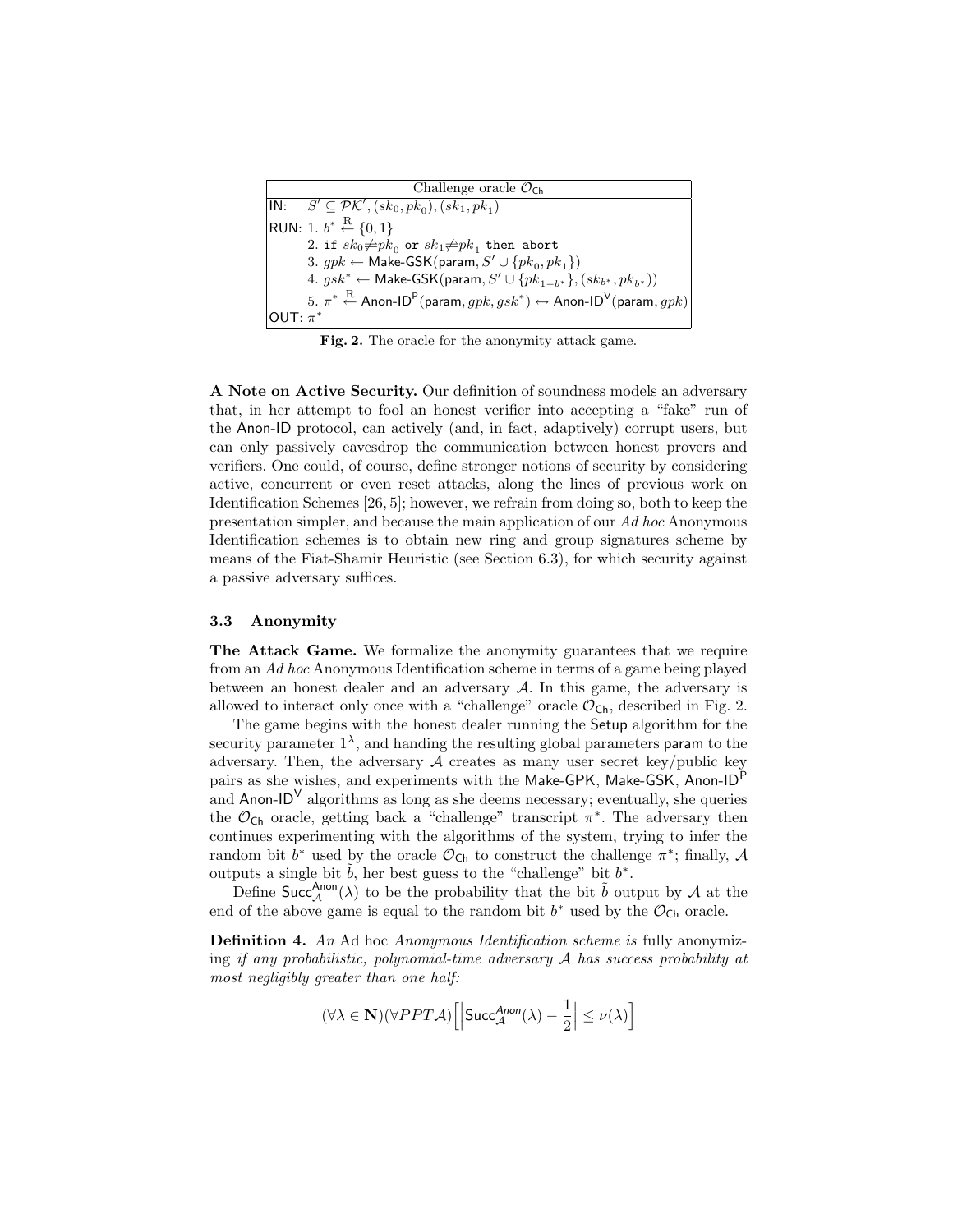#### 3.4 Extensions

Identity Escrow. In some scenarios, complete anonymity might create more security concerns than what it actually solves. Instead, some degree of "limited anonymity", not hindering user accountability, would be preferable. In our context, this can be achieved with the help of a trusted Identity Escrow Authority, or IEA (also called Anonymity Revocation Manager elsewhere [15]), endowed with the capability of "reading" the identity of the prover "between the lines" of any transcript produced by a run of the Anon-ID protocol.

To enable such escrow capability, the definition of Ad hoc Anonymous Identification scheme from Section 3.1 is modified as follows:

- The Setup algorithm is run by the IEA, and it additionally outputs an identity escrow key  $sk_{\text{IE}}$  (from some domain  $\mathcal{SK}_{\text{IE}}$ ), which the IEA keeps for himself.<br>Register is replaced by an efficient two-party protocol
- Register is replaced by an efficient two-party protocol (Register<sup>user</sup>, Register<sup>IEA</sup>), meant to be run between the prospective user and the IEA, at the end of which the IEA learns the user's newly generated public key  $pk_u$  (possibly along with some other information  $aux_u$  about u that the IEA stores in a public registry database DB), but he doesn't learn anything about the corresponding secret key  $sk_u$ .
- An additional (deterministic) Extract algorithm is defined, which takes as input a transcript  $\pi$  (for the Anon-ID protocol), along with the Identity Escrow secret key  $sk_{\text{IE}}$  and the registry database DB, and returns a public key  $pk \in \mathcal{PK}'$  or one of the special symbols  $\perp$  and ?. Intuitively, the algorithm should be able to recover the identity of the user who participated as the prover in the run of the Anon-ID protocol that produced  $\pi$  as transcript; the symbol  $\perp$  should be output when  $\pi$  is ill-formed (e.g., when  $\pi$  comes from a ZK simulator), whereas ? indicates failure to trace the correct identity.

Our definitions of the security properties of the system have to be adjusted, since we now have an additional functionality that the adversary may try to attack; moreover, the presence of the IEA may open new attack possibilities to the adversary.

The security requirements for the new Extract algorithm are formalized by augmenting the attack scenario defining the soundness property (Section 3.2). In this new, combined game, the adversary initially gets the IEA's secret key  $sk_{\text{IE}}$ , along with the public parameters param of the system. Then, the game proceeds as described in Section 3.2, except that we loosen the conditions under which the adversary is considered to win the game, substituting the last two caveats with the following:

- 2'.  $\tilde{\pi}$  is a valid transcript i.e.,  $\textsf{Extract}(\tilde{\pi},sk_{\textsf{IE}},\textsf{DB})\neq \bot$  and
- 3'. for all  $pk^* \in S^*$ , either  $\textsf{Extract}(\tilde{\pi}, sk_{\textsf{IE}}, \overline{\textsf{DB}}) \neq pk^*$ , or A never queried  $\mathcal{O}_{\textsf{Cor}}$ on input  $pk^*$ ;

As for the anonymity property, the definition from Section 3.3 is changed in that the adversary is now given access to two more oracles (beside the challenge oracle  $\mathcal{O}_{\mathsf{Ch}}$ : a *corrupted-user registration oracle*  $\mathcal{O}_{\mathsf{CReg}}()$  =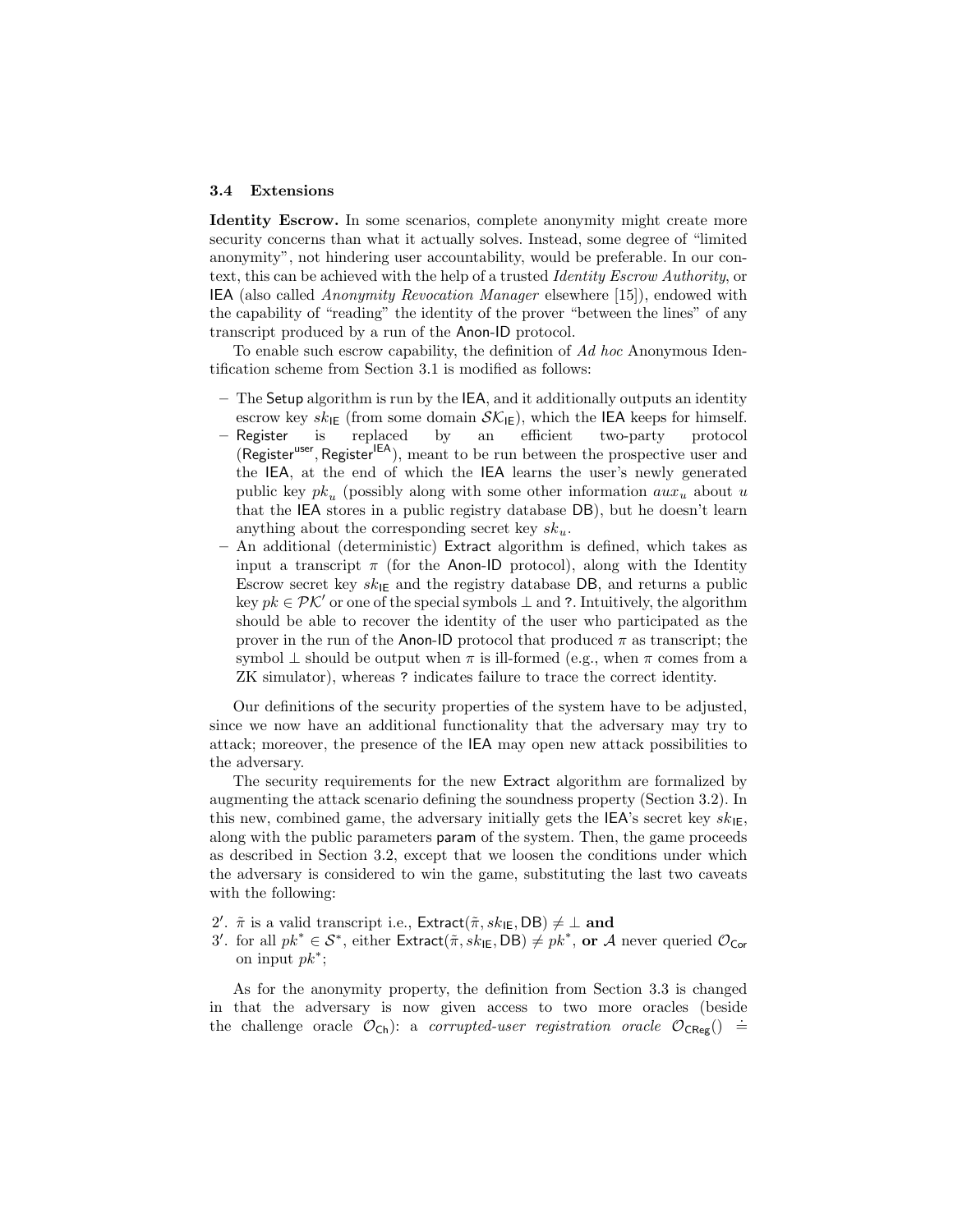Register<sup>IEA</sup>( $sk$ <sub>IE</sub>, param, DB), and a *user identity extraction oracle*  $\mathcal{O}_{\mathsf{Xtr}}(\cdot)$  = Extract( $\cdot$ ,  $sk_{\text{IE}}$ , DB). The adversary wins the game if she successfully guesses the random bit chosen by the challenge oracle  $\mathcal{O}_{\mathsf{Ch}}$ , without ever submitting the challenge transcript  $\pi^*$  to the extraction oracle  $\mathcal{O}_{\mathsf{X}tr}$ .

Supporting Multiple Large  $Ad Hoc$  Groups. In many applications where Ad hoc Anonymous Identification schemes could be useful, new ad hoc groups are often created as supersets of existing ones: for example, if ad hoc groups are used to enforce access control, new users may be added to the group of principals authorized to access a given resource. In such cases, the ability to "augment" a group public key with the a new user's public key can be very handy, especially if coupled with algorithms to efficiently create the corresponding group secret key for the new user, and to update the group secret keys for the existing users. Our model can be easily amended to capture this incremental functionality; we refer the reader to the full version of this paper [25] for the details.

### 4 Generic Construction

In this section, we will establish the fact that the existence of accumulators with one way domain implies the existence of Ad hoc Anonymous Identification schemes. Below we describe how the algorithms (Setup, Register, Make-GPK, Make-GSK, Anon-ID<sup>P</sup>, Anon-ID<sup>V</sup>) can be implemented given an accumulator with one-way domain  $(\{F_\lambda\}_{\lambda\in\mathbb{N}}, \{X_\lambda\}_{\lambda\in\mathbb{N}}, \{Z_\lambda\}_{\lambda\in\mathbb{N}}, \{R_\lambda\}_{\lambda\in\mathbb{N}},).$ 

- Setup executes the accumulator generation algorithm G on  $1^{\lambda}$  to obtain  $f \in F_{\lambda}$ . Then it samples  $U_f$  to obtain  $u \in_R U_f$ . Setup terminates by setting param :=  $(\lambda, u, f, D, W)$ , where D and W are polynomial-time algorithms respectively to decide and to sample the relation  $R_{\lambda}$ .
- Register first samples a pair  $(x, z) \in X_\lambda \times Z_\lambda$  such that  $(x, z) \in R_\lambda$  using the sampling algorithm  $W$  of the relation  $R_\lambda$  on input  $1^\lambda$ . Then, Register outputs  $sk \doteq z$  (the user secret key) and  $pk \doteq x$  (the user public key). Observe that  $SK' = SK \doteq Z_{\lambda}, \mathcal{PK}' = X_{f}^{\text{ext}}$  and  $\mathcal{PK} \doteq X_{\lambda}$ .
- Make-GPK operates as follows: given a set of user public keys  $S =$  ${x_1, \ldots, x_t}$  and the parameters  $(\lambda, u, f, D)$ , it sets the group public key of S to be the (unique) accumulated value of S over u i.e.,  $gpk_S = f(u, S)$ . Note that thanks to the quasi-commutativity property of  $f$ , Make-GPK is indeed order-independent.
- Make-GSK operates as follows: given the set of user public keys  $S' \doteq$  ${x_1, \ldots, x_t}$ , a user secret key/public key pair  $(z, x)$  and the system parameters param =  $(\lambda, u, f, D, W)$ , it first computes the accumulated value  $w \doteq f(u, S')$ , and then sets the group secret key *gsk* to be the tuple  $(x, z, w)$  $w = f(x, y, z)$ , and then sees the group secret key got to be the tuple  $(x, z, w)$ <br>(where  $S = S' \cup \{x\}$ ). Observe that w is a witness for x in  $f(u, S')$ , and that  $\mathcal{G}\mathcal{S}\mathcal{K} \doteq X_{\lambda} \times Z_{\lambda} \times U_f$  and  $\mathcal{G}\mathcal{P}\mathcal{K} \doteq U_f$ .
- Anon-ID<sup>P</sup> and Anon-ID<sup>V</sup> are obtained generically as the  $\Sigma$ -protocol corresponding to the following **NP**-relation  $\mathcal{R}_{\text{param}} \subset \mathcal{GPK} \times \mathcal{GSK}$ :

$$
\mathcal{R}_{\text{param}} \doteq \{ (v, (x, z, w)) \mid ((x, z) \in R_{\lambda}) \land (f(w, x) = v) \}
$$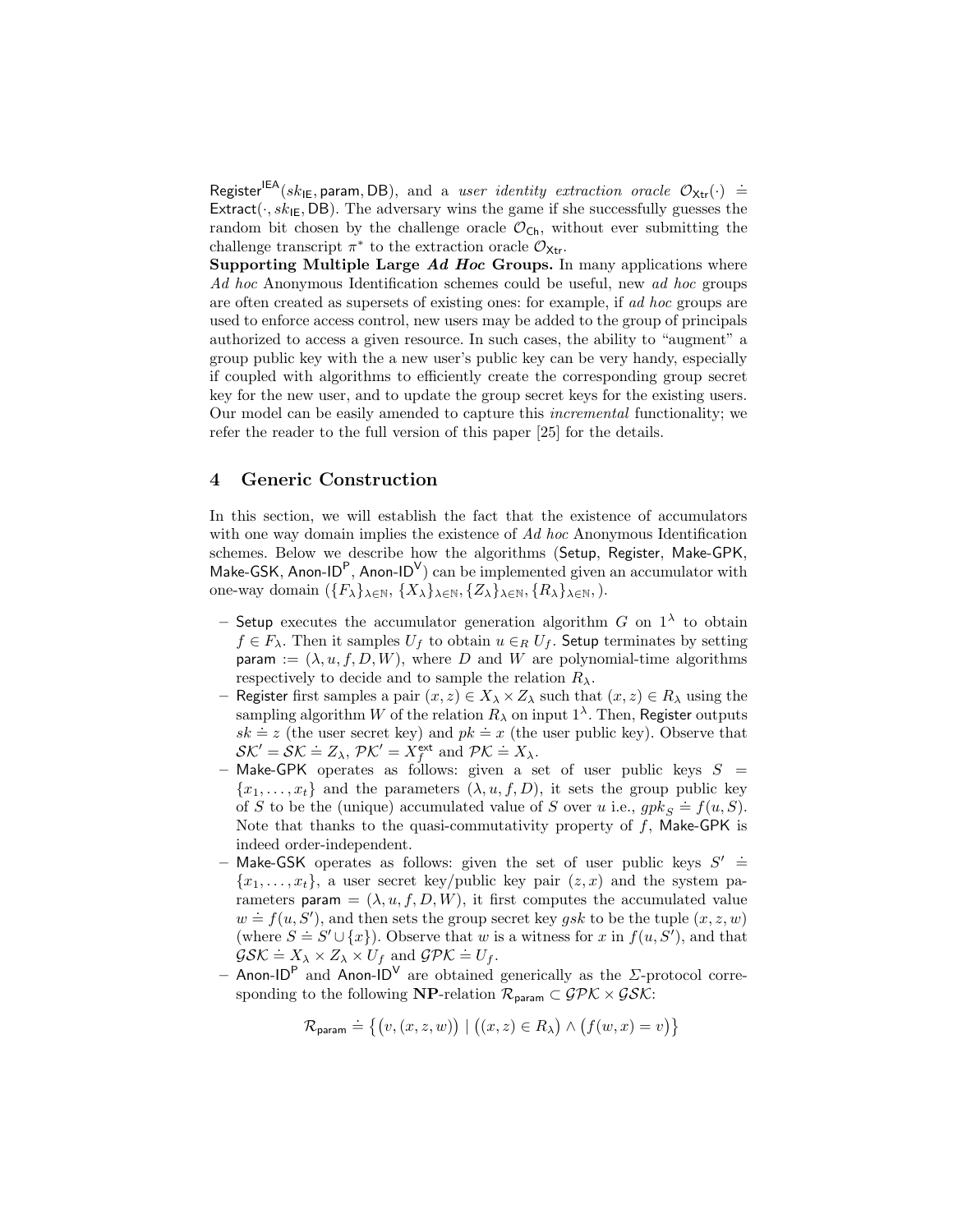It is easy to see that the above relation is polynomial-time verifiable: indeed, given v and  $(x, z, w)$ , one can check in time polynomial in |v| whether  $(x, z) \in$  $R_{\lambda}$  (by verifying that  $D(x, z) = 1$ ), and whether w is indeed a witness for x in v (by verifying that  $f(w, x) = v$ ). Thus, by Theorem 1, we can construct a  $\Sigma$ -protocol  $(P, V)$  for the **NP**-relation  $\mathcal{R}_{\text{param}}$ . In the resulting protocol, the common input to the prover and the verifier is the accumulated value  $v$ (i.e. a group public key) and the additional input to the prover is a tuple of the form  $(x, z, w)$  (i.e., a group secret key). Hence, the protocol  $(P, V)$  meets the specification of the Anon-ID protocol.

As for the correctness of the above construction, observe that relation  $\mathcal{R}_{\text{param}}$ is essentially equivalent to the  $\rightleftharpoons$  relation. Consequently, a prover holding a group secret key  $qsk = (x, z, w) \rightleftharpoons$ -related to the group public key  $qpk = v$ given as input to the verifier, possesses a tuple belonging to the relation  $\mathcal{R}_{\text{param}}$ , so that the execution of the Anon-ID protocol will terminate with the verifier outputting 1, with overwhelming probability.

Soundness. Intuitively, the soundness of the above generic construction stems from the following considerations. The Special Honest-Verifier Zero-Knowledge property of the Σ-protocol Anon-ID guarantees that the Transcript Oracle doesn't leak any information to the adversary that she could not compute herself. By the Special Soundness property, in order to make the honest dealer accept (with non-negligible probability) a run of the Anon-ID protocol in which the group public key  $gpk = v$  consists solely of the aggregation of public keys of noncorrupted users, A should posses a tuple  $qsk \doteq (x, z, w)$  such that  $(x, z) \in R_\lambda$ and  $w$  is a witness of  $x$  in  $v$ . Now, the collision resistance of the accumulator implies that the user public key x must indeed have been accumulated within  $v$ , which means (by the third caveat of the soundness attack game in Section 3.2) that x belongs to a non-corrupted user. Hence, the adversary didn't obtain the pre-image  $z$  via the user corruption oracle, which implies that  $A$  was able to find it by herself, contradicting the one-wayness of the accumulator's domain.

The above intuition could be turned into a rigorous reduction argument: we refer the reader to the full version [25] for a formal proof.

Anonymity. In attacking the anonymity of the proposed scheme, the adversary basically chooses a group public key  $gpk = v$  and two group secret keys  $gsk_1 = (x_1, z_1, w_1)$  and  $gsk_2 = (x_2, z_2, w_2)$ , both  $\rightleftharpoons$ -related to  $gpk$ . To subvert anonymity, the adversary should then be able (cfr. Section 3.3) to tell whether  $gsk_1$  or  $gsk_2$  was used in producing the (honest) "challenge" transcript. Since in the generic construction above the Anon-ID protocol is implemented as a  $\Sigma$ -protocol, this would mean that the adversary is able to tell which "witness"  $(gsk_1 \text{ or } gsk_2)$  was used by the prover to show that v belongs to the **NP**-language  $\mathcal{L}_{\text{param}}$  associated to the NP-relation  $\mathcal{R}_{\text{param}}$ . In other words, a successful adversary would break the Witness Indistinguishability of the Anon-ID protocol, which contradicts the fact that Anon-ID enjoys Special Honest-Verifier Zero-Knowledge.

The reader is referred to [25] for a formalization of the above argument.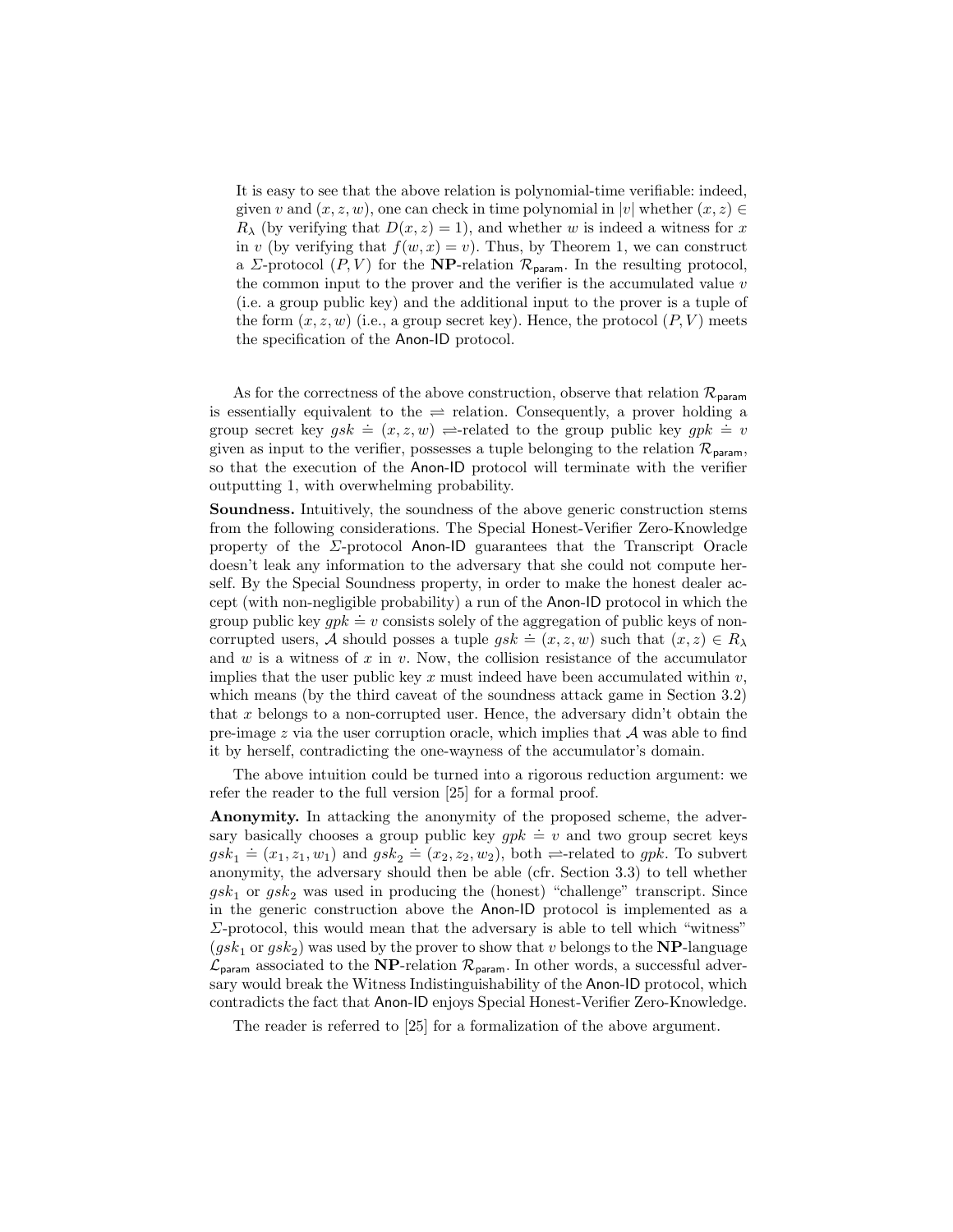#### 4.1 Adding ID Escrow

The generic construction described above can be extended to deal with Identity Escrow as follows. During the initialization, the Setup algorithm additionally runs the key generation algorithm  $K$  of some CCA2-secure encryption scheme  $(\mathcal{K}, \mathcal{E}, \mathcal{D})$ . The resulting public key  $pk_{\mathsf{IE}}$  is included in the system parameters param, and the secret key  $sk_{\text{IE}}$  is given to the Identity Escrow Authority (IEA).

As for the user registration phase, each new user, after choosing his user secret  $\text{key}/\text{public key pair } (sk, pk) = (z, x)$ , registers his public key with the IEA, which simply stores his identity and public key in a publicly-available database DB.

The Anon-ID protocol is also changed to be the  $\Sigma$ -protocol corresponding to the following **NP**-relation  $\mathcal{R}^{\mathsf{IE}}_{\mathsf{param}}$ :

$$
\mathcal{R}_{\text{param}}^{\text{IE}} \doteq \big\{\big((v,\psi),(x,z,w)\big) \mid \big((x,z) \in R_{\lambda}\big) \wedge \big(f(w,x)=v\big) \wedge \big(\psi \text{ decrypts to } x\big)\big\}
$$

In other words, the prover now additionally encrypts his public key  $x$  under the IEA's public key  $pk_{\text{IE}}$ , and proves to the verifier that he did so correctly.

Finally, the Extract algorithm, on input a transcript  $\pi$ , recovers the ciphertext  $\psi$  from  $\pi$  and decrypts  $\psi$ , thus obtaining the identity of the user that played the role of the prover.

It is not hard to check that the above changes do not affect the soundness and anonymity properties of the generic construction: in particular, the CCA2 security of the encryption scheme (which is needed since a malicious party could trick the IEA into acting as a decryption oracle) guarantees that honest transcripts cannot be modified so as to alter the prover identity hidden under the ciphertext  $\psi$ . See [25] for a security analysis of the extended scheme.

### 5 Efficient Implementation

### 5.1 Construction of an Accumulator with One-way Domain

An efficient construction of a collision-resistant accumulator was presented in [15], based on earlier work by [4] and [7]. Based on this construction, we present an efficient implementation of an accumulator with one-way domain.

For  $\lambda \in \mathbb{N}$ , the family  $F_{\lambda}$  consists of the exponentiation functions modulo  $\lambda$ -bit rigid integers:

$$
f: (\mathbb{Z}_n^*)^2 \times \mathbb{Z}_{n/4} \to (\mathbb{Z}_n^*)^2
$$

$$
f: (u, x) \mapsto u^x \bmod n
$$

where  $n \in \text{Rig}_{\lambda}$  and  $(\mathbb{Z}_n^*)^2$  denotes the set of quadratic residues modulo n.

The accumulator domain  $\{X_{\lambda}\}_{\lambda\in\mathbb{N}}$  is defined by:

$$
X_{\lambda} \doteq \left\{ e \text{ prime } \mid \left( \frac{e-1}{2} \in \text{RSA}_{\ell} \right) \land \left( e \in S(2^{\ell}, 2^{\mu}) \right) \right\}
$$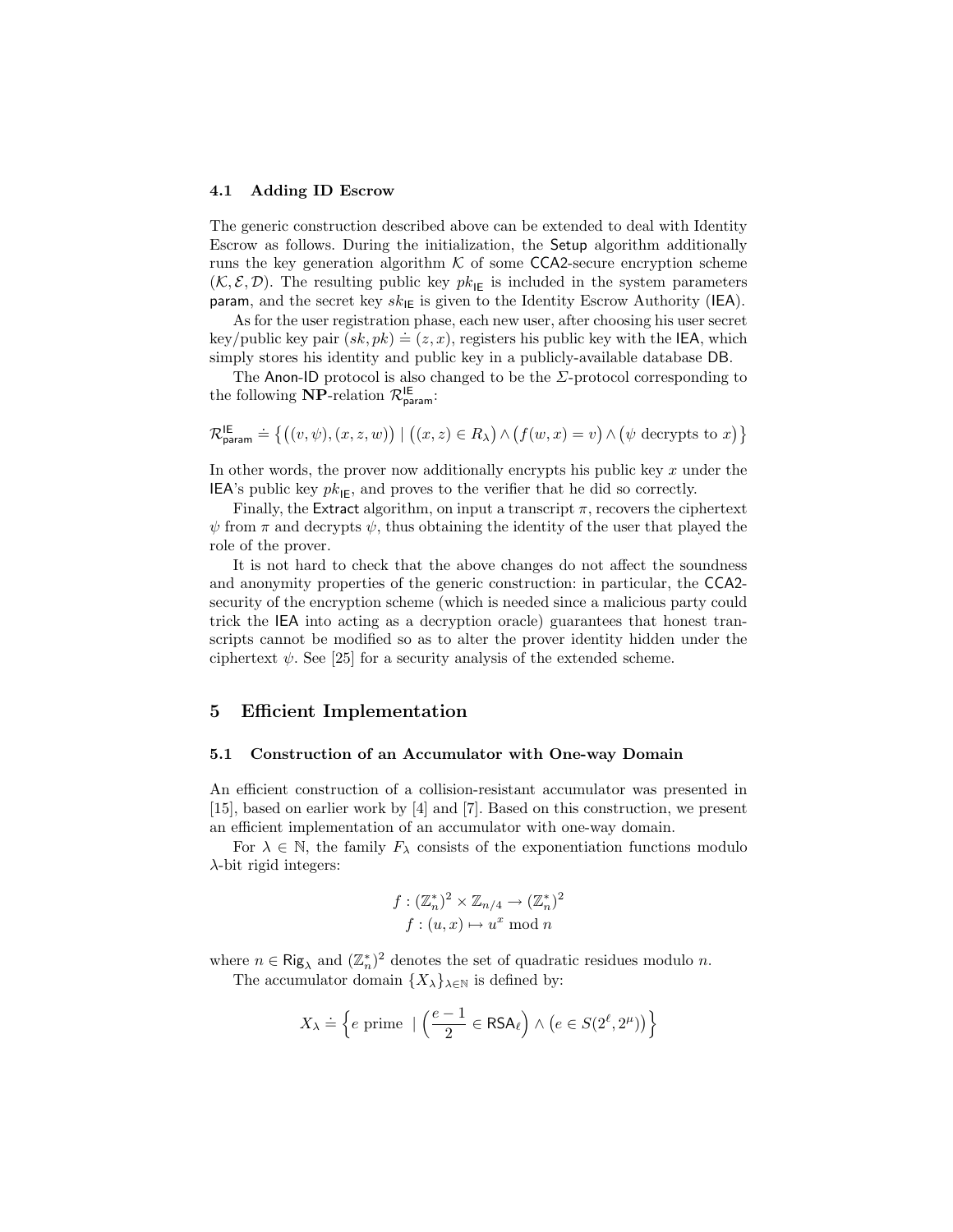where  $S(2^{\ell}, 2^{\mu})$  is the integer range  $(2^{\ell} - 2^{\mu}, 2^{\ell} + 2^{\mu})$  that is embedded within  $(0, 2^{\lambda})$  with  $\lambda - 2 > \ell$  and  $\ell/2 > \mu + 1$ . The pre-image domain  $\{Z_{\lambda}\}_{\lambda \in \mathbb{N}}$  and the one-way relation  $\{R_{\lambda}\}_{\lambda \in \mathbb{N}}$  are defined as follows:

$$
Z_{\lambda} \doteq \{ (e_1, e_2) \mid e_1, e_2 \text{ are distinct } \ell/2 \text{-bit primes and } e_2 \in S(2^{\ell/2}, 2^{\mu}) \}
$$

$$
R_{\lambda} \doteq \{ (x, (e_1, e_2)) \in X_{\lambda} \times Z_{\lambda} \mid (x = 2e_1e_2 + 1) \}
$$

The collision resistance of the above construction can be based on the Strong RSA Assumption, as showed in [15]. Regarding the added one-wayness of the domain, assuming the hardness of factoring RSA integers, it is easy to see that the NP-relation  $R_{\lambda}$  satisfies our one-wayness requirement (cfr. Section 2.2): hence, the above construction yields a secure accumulator with one-way domain.

#### 5.2 Efficient proof of witnesses for the Accumulator

The generic construction described in Section 4 derives algorithms Anon-ID<sup>P</sup> and Anon-ID<sup>V</sup> from the *Σ*-protocol corresponding to some **NP**-relation  $\mathcal{R}_{\text{param}}$ : for our RSA-based accumulator with one-way domain, the relation is defined as:

$$
\mathcal{R}_{\text{param}}^{RSA} \doteq \{ (v, (x, (e_1, e_2), w)) \mid (w^x \equiv v \bmod n) \land (x \in S(2^{\ell}, 2^{\mu})) \land (x - 1 = 2e_1e_2) \land (e_2 \in S(2^{\ell/2}, 2^{\mu})) \}
$$

However, the protocol generically obtained in virtue of Theorem 1, though polynomial time, is not efficient enough to be useful in practice; thus, below we describe how a practical  $\Sigma$ -protocol for relation  $\mathcal{R}_{\text{param}}^{RSA}$  could be constructed, exploiting the framework of discrete-log relation sets [31], which provides a simple method to construct complex proofs of knowledge over groups of unknown order. A discrete-log relation set  $R$  is a set of vectors of length  $m$  defined over  $\mathbb{Z} \cup \{\alpha_1, \ldots, \alpha_r\}$  (where the  $\alpha_j$ 's are called the free variables of the relation) and involves a sequence of base elements  $A_1, \ldots, A_m \in (\mathbb{Z}_n^*)^2$ . For any vector  $\langle a_1^i, \ldots, a_m^i \rangle$  the corresponding relation is defined as  $\prod_{j=1}^m A_i^{a_j^i} = 1$ . The conjunction of all the relations is denoted as  $R(\alpha_1, \ldots, \alpha_r)$ . In [31], an efficient  $\Sigma$ protocol is presented for any discrete-log relation set  $R$ , by which the prover can prove of knowledge of a sequence of witnesses  $x_1, \ldots, x_r$ , with  $x_i \in S(2^{\ell_i}, 2^{\mu_i})$ that satisfy  $R(x_1,\ldots,x_r) \wedge \left(\wedge_{i=1}^r (x_i \in S(2^{\ell_i}, 2^{\epsilon(\mu_i+k)+2})\right)$ , where  $\epsilon > 1, k \in \mathbb{N}$ are security parameters. Note that the tightness of the integer ranges can be increased by employing the range proofs of [10], nevertheless the tightness achieved above is sufficient for our purposes, and incurs a lower overhead.

In order to prove the relation  $\mathcal{R}_{\text{param}}^{RSA}$ , we assume that the public parameters param include the elements  $g, h, y, t, s \in (\mathbb{Z}_n^*)^2$  with unknown relative discretelogarithms. In order to construct the proof, the prover provides a sequence of public values  $T_1, T_2, T_3, T_4, T_5$  such that  $T_1 = g^r, T_2 = h^r g^x, T_3 = s^r g^{e_2}, T_4 =$  $wy^{r}, T_{5} = t^{r}g^{2e_{1}}, \text{ where } r \stackrel{\text{R}}{\leftarrow} [0, \lfloor n/4 \rfloor - 1].$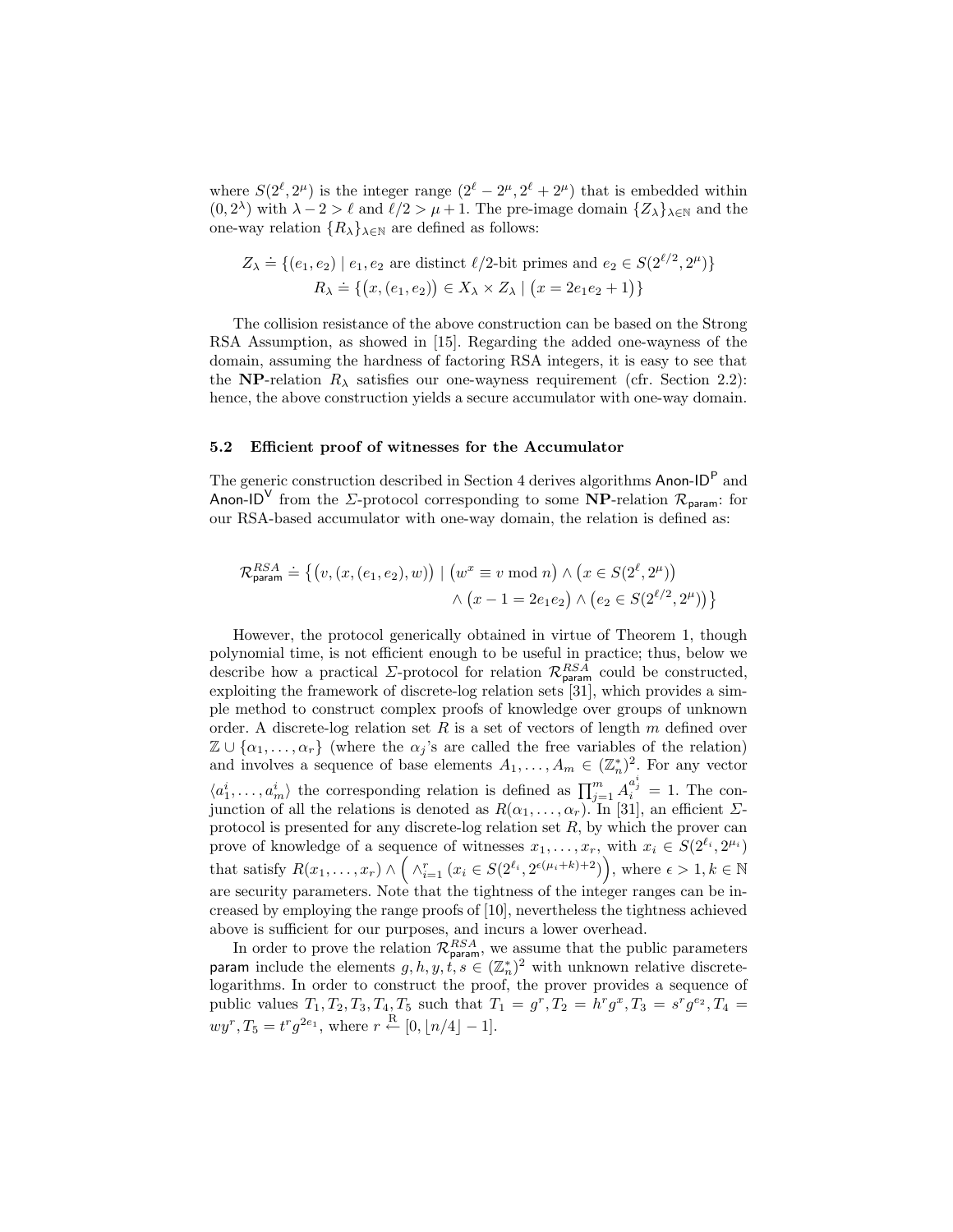The proof is constructed as a discrete-log relation set that corresponds to the equations  $T_1 = g^r$ ,  $T_2 = h^r g^x$ ,  $(T_1)^x = g^{a_1}$ ,  $(T_1)^{e_2} = g^{a_2}$ ,  $T_3 = s^r g^{e_2}$  $(T_4)^x = vy^{a_1}, (T_5)^{e_2}g = t^{a_2}g^x$ , for the free variables  $r, x, e_2, a_1, a_2$  such that  $x \in S(2^{\ell}, 2^{\mu}), e_2 \in S(2^{\ell/2}, 2^{\mu}), a_1 = rx$  and  $a_2 = re_2$ . The matrix of the discretelog relation set is shown below:

 g h y t s v T −1 <sup>1</sup> T −1 <sup>2</sup> T −1 <sup>3</sup> T −1 <sup>4</sup> T −1 5 g −1 T<sup>1</sup> = g r : r 0 0 0 0 0 1 0 0 0 0 0 T<sup>2</sup> = h r g x : x r 0 0 0 0 0 1 0 0 0 0 (T1) <sup>x</sup> = g a1 : a<sup>1</sup> 0 0 0 0 0 x 0 0 0 0 0 T<sup>3</sup> = s r g e2 : e<sup>2</sup> 0 0 0 r 0 0 0 1 0 0 0 (T1) <sup>e</sup><sup>2</sup> = g a2 : a<sup>2</sup> 0 0 0 0 0 e<sup>2</sup> 0 0 0 0 0 (T4) <sup>x</sup> = vy a1 : 0 0 a<sup>1</sup> 0 0 1 0 0 0 x 0 0 (T5) <sup>e</sup><sup>2</sup> g = t <sup>a</sup><sup>2</sup> g x : x 0 0 a<sup>2</sup> 0 0 0 0 0 0 e<sup>2</sup> 1 

Observe that a proof of the above discrete-log relation set ensures that (i) the prover knows a witness  $w$  for some value  $x$  in the ad-hoc group accumulated value v, and (ii) for the same x, the value  $x - 1$  can be split by the prover into two integers one of which belongs to  $S(2^{\ell/2}, 2^{\mu})$ . This latter range-property guarantees the non-triviality of the splitting i.e., that the prover knows a nontrivial factor of  $x - 1$  (i.e., different than  $-1, 1, 2$ ). Note that this will require that the parameters  $\ell, \mu, \epsilon, k$  should be selected such that  $\ell/2 > \epsilon(\mu + k) + 2$ .

#### 5.3 ID Escrow

In Section 4.1, we discussed a generic transformation to add Identity Escrow to an Ad hoc Anonymous Identification scheme. Most of the required changes do not affect the system's efficiency, except for the need to resort to a generic derivation of the Anon-ID protocol.

This performance penalty is not unavoidable, however: in fact, escrow capabilities can be directly supported by the  $\Sigma$ -protocol for Anonymous Identification described in Section 5.2. using protocols for verifiable encryption and decryption of discrete logarithms from [17].

With notation as in Section 5.2, the Anon-ID protocol is augmented as follows: after sending the commitment  $T_2$  to the verifier, the prover verifiably encrypts an opening of  $T_2$  (namely, x and r) under the IEA public key. By checking that the encryption was carried out correctly, the verifier can be assured that, should the need arise, the IEA would be able to identify the prover by decrypting such opening, which would yield the prover's public key  $x$ . Moreover, by using verifiable decryption in the Extract algorithm, we can prevent the IEA from untruthfully opening the identity of the prover for a given transcript, or falsely claiming that the prover's identity cannot be properly recovered.

Alternatively, if only honest users are assumed to have access to the Escrow functionality (so that malicious parties cannot exploit the IEA as a "decryption oracle"), then a more efficient solution is possible, by having the IEA knowing the value  $\log_g(h)$  in the proof of knowledge from Section 5. Then, given a transcript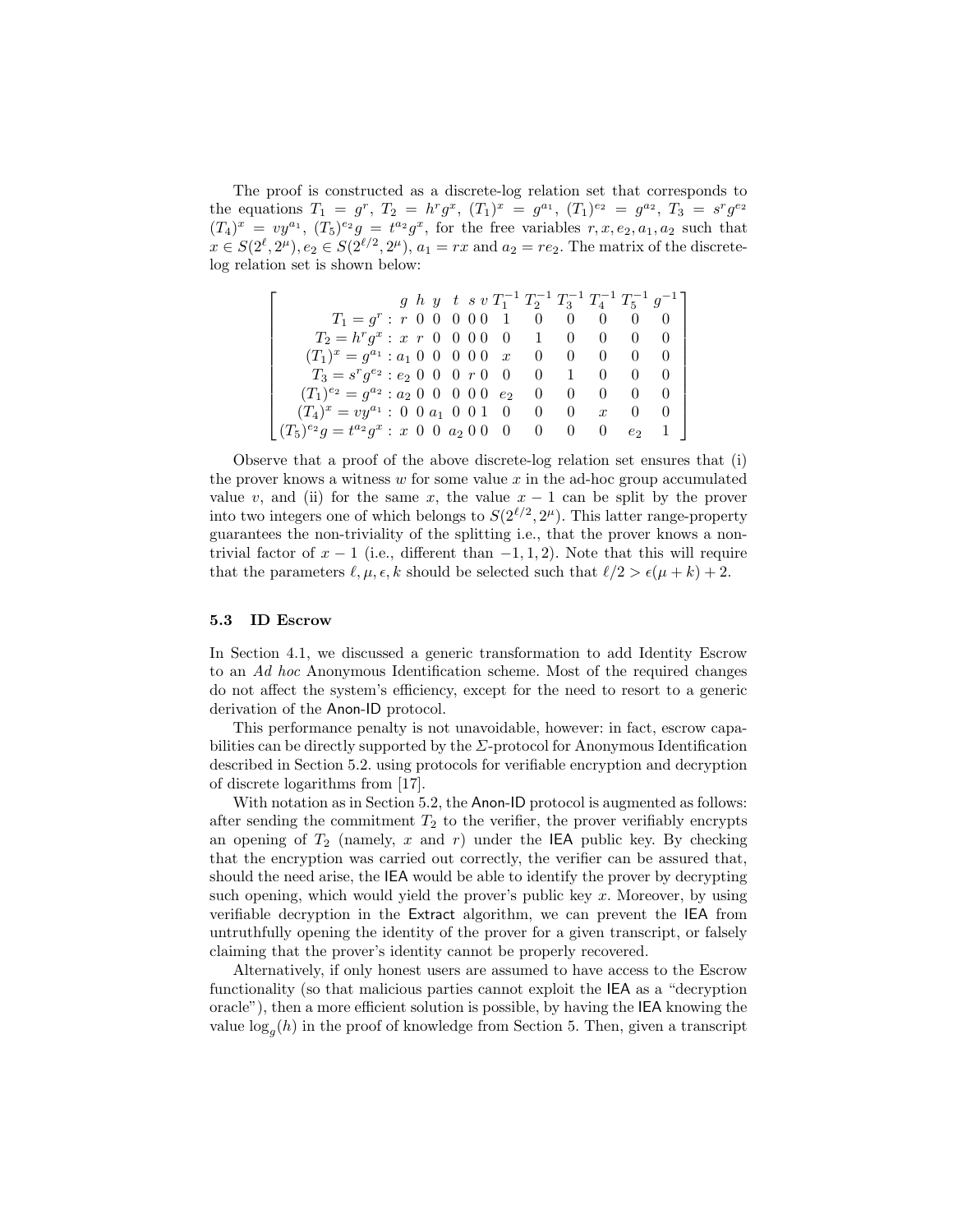of the protocol (which includes the values  $T_1, T_2, T_3, T_4, T_5$ ) the IEA can recover the value  $g^x = T_2 T_1^{-\log_g(h)}$  $\int_1^{\log_g(n)}$ , from which the prover's identity can be recovered by comparing  $g^x$  to the public keys published in the public DB database.

## 6 Applications

#### 6.1 Ad Hoc Identification Schemes

This is the most direct application. Imagine a large universe of users, where each user has a public certificate, but otherwise there is no central authority in the system. Now, some party "from the street" has a resources which he is willing to share with some subset of the users. For example, an Internet provider P may want to enable internet access to all its subscribers. However, privacy considerations may lead a user to refuse to positively identify himself; in fact, this is not strictly necessary, as long as he proves he belongs to the group of current subscribers. Our ad-hoc identification schemes are ideally suited for this application, bringing several very convenient feautures. First, P can simply take all the public keys of the users (call this set  $S$ ) and combine them into one short group public key  $gpk_S$ . Notice, this initial setup is the only operation  $P$ performs which requires time proportional to the group size. As for each user  $u \in S$ , once again he will use his secret key and the public keys of other user to prepare one short group secret key  $gsk_u$ . After that, all identifications that u makes to P require computation and communication independent of the size of the group. Now, another provider  $P'$  can do the same for a totally different subgroup, and so on, allowing truly ad-hoc groups with no trusted authority needed in the system. Additionally, with incremental Ad hoc Anonymous Identification schemes (defined in the full version of this paper [25]), one can preserve efficiency even when the ad-hoc group is built gradually, as each new member addition only requires constant computation by  $P$  and by every pre-existing user in the system.

### 6.2 Constant Size Ring Signatures

This is one of our main applications, since it dramatically improves the efficiency of all known ring signature schemes (e.g. [34, 12, 9]). Recall, in a ring signature scheme there again is a universe of registered users, but no trusted authority. Any user  $u$  can then form a ring  $S$ , and sign a message  $m$  in such a way that any verifier (who knows  $S$ ) can confidently conclude that "the message m was signed by some member u of  $S$ ", but gets no information about u beyond  $u \in S$ . Previous papers on the subject suggested that linear dependence of the ring signature size on the size of the ring  $S$  was inevitable, since the group is ad-hoc, so the verifier needs to know at least the description of the ring. While the latter is true, in practical situations the ring often stays the same for a long period of time (in fact, there could be many "popular" rings that are used very often by various members of the ring), or has an implicit short decryption (e.g., the ring of public keys of all members of the President's Cabinet). Thus, we feel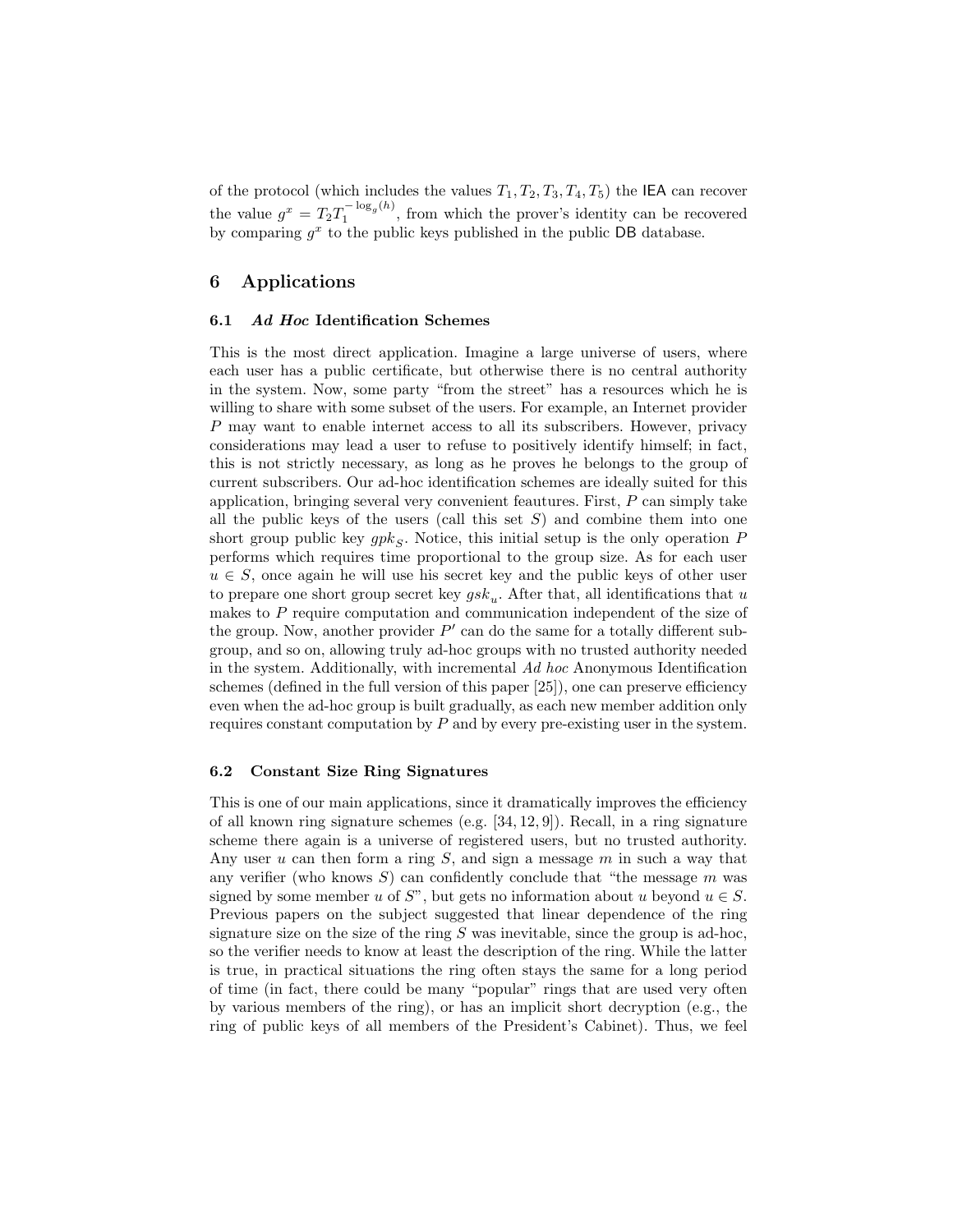that the right measure of "signature size" in this situation is that of an "actual signature"—the string one needs in addition to the group description. Indeed, when the ring stays the same for a long time or has a short description, this actual signature is all that the verifier needs in order to verify its correctness. With this in mind, there is no reason why the signature size must be linear in the size of the ring.

In fact, our result shows that it does not have to be. Specifically, by applying the Fiat-Shamir heuristics to our ad-hoc identification scheme, we immediately get ring signatures of constant size. Moreover, our ring signatures enjoy several desirable features not generally required by ring signatures (even those of constant size). For example, both the signer and the verifier need to perform a onetime computation proportional to the size of the ring, and get some constant-size information ( $gsk_S$  and  $gpk_S$ , respectively) which allows them to produce/verify many subsequent signatures in constant time.

### 6.3 Ad Hoc ID Escrow and Group Signatures

As mentioned in Section 3.4, in some situations complete anonymity might not be desirable. In this case, one wishes to introduce a trusted *Identity Escrow Au*thority (IEA), who can reveal the true identity of the user given the transcript of the identification procedure (presumably, when some "anonymity abuse" happens). Such schemes are called ID Escrow schemes [32] and have traditionally been considered for fixed groups. ID Escrow schemes are duals of group signature schemes [19, 1], which again maintain a single group of signers, and where a similar concern is an issue when signing a document anonymously. As argued in Section 4.1 and Section 5.3, our Ad hoc Anonymous Identification schemes and the corresponding signer-ambiguous signature schemes can efficiently support identity escrow capabilities. As a result, we get an ID Escrow and a group signature scheme with the following nice features. (For concreteness, we concentrate on group signatures below.) First, just like in current state-of-the-art group signature schemes, the signature is of constant size. Second, a user can join any group by simply telling the group manager about its public key: no expensive interactive protocols, where the user will "get a special certificate" have to be run. Thus, the group manager only needs to decide if the user can join the group, and periodically certify the "current" public key of the group. In other words, we can imagine a simple bulletin board, where the group manager periodically publishes the (certified) group public key the group, the description of the group, and potentially the history of how the public key evolved (which is very handy for incremental Ad hoc Anonymous Identification schemes; see [25]). From this information, each member of the group can figure out its group secret key and sign arbitrary many messages efficiently. (Of course, when signing a message the signer should also include the certified version of the current group key, so that "old" signatures do not get invalidated when the group key changes.)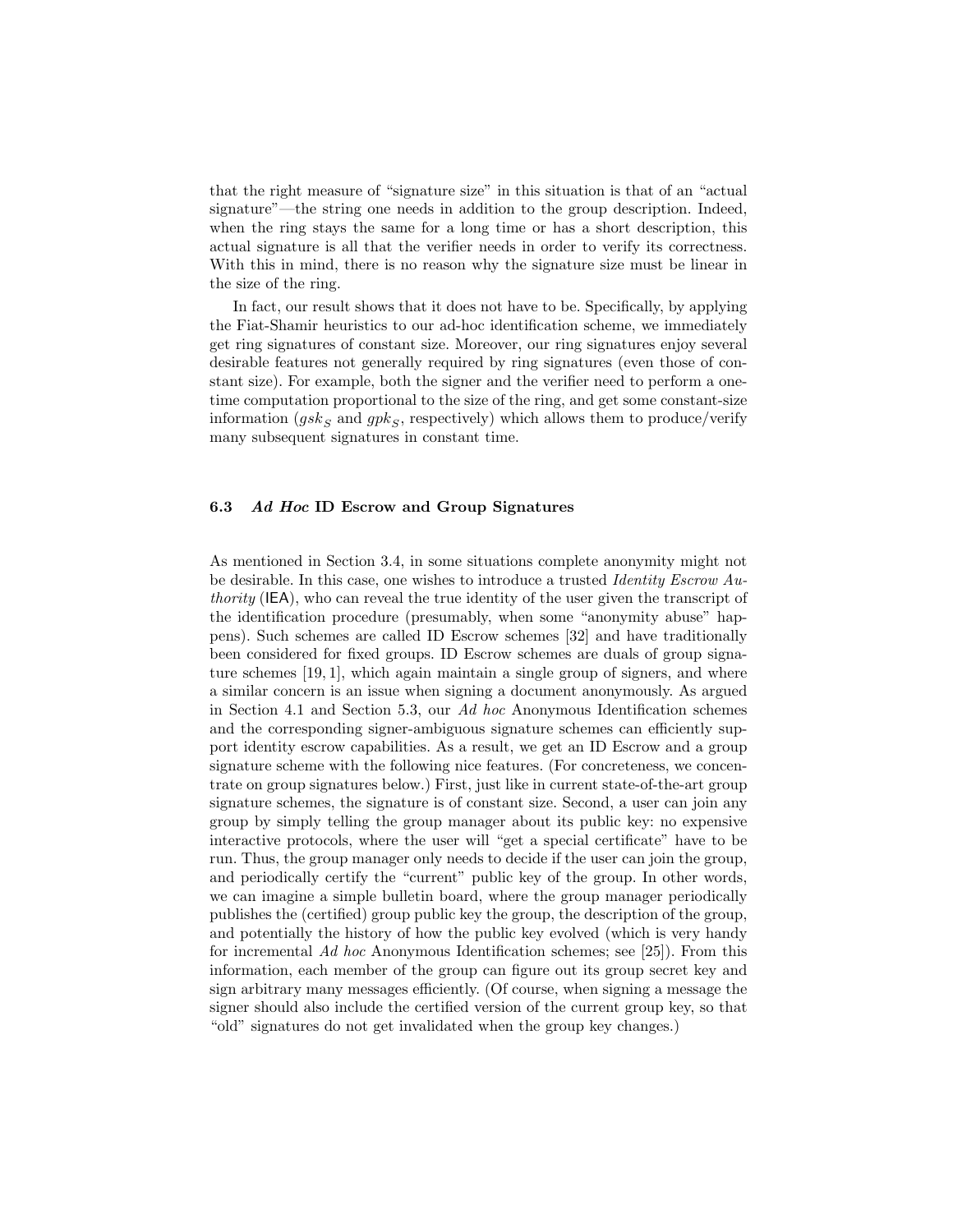### References

- 1. G. Ateniese, J. Camenisch, M. Joye, and G. Tsudik. A practical and provably secure coalition-resistant group signature scheme. In Advances in Cryptology-CRYPTO '00, volume 1880 of LNCS, pages 255–270. Springer, 2000.
- 2. G. Ateniese and B. de Medeiros. Efficient group signatures without trapdoors. In Advances in Cryptology—ASIACRYPT '03, volume 2894 of LNCS, pages 246–268. Springer, 2002.
- 3. G. Ateniese and G. Tsudik. Some open issues and new directions in group signatures. In Financial Cryptography (FC '99), volume 1648 of LNCS, pages 196–211. Springer, 1999.
- 4. N. Bari´c and B. Pfitzmann. Collision-free accumulators and fail-stop signature schemes without trees. In Advances in Cryptology—EUROCRYPT '97, volume 1233 of LNCS, pages 480–494. Springer, 1997.
- 5. M. Bellare, M. Fischlin, S. Goldwasser, and S. Micali. Identification protocols secure against reset attacks. In Advances in Cryptology—EUROCRYPT '01, volume 2045 of LNCS, pages 495–511. Springer, 2001.
- 6. M. Bellare, D. Micciancio, and B. Warinschi. Foundations of group signatures: Formal definitions, simplified requirements, and a construction based on general assumptions. In Advances in Cryptology—EUROCRYPT '03, volume 2656, pages 630–648. Springer, 2003.
- 7. J. Benaloh and M. de Mare. One-way accumulators: a decentralized alternative to digital signatures. In Advances in Cryptology—EUROCRYPT '93, volume 765 of LNCS, pages 274–285. Springer, 1993.
- 8. D. Boneh and M. Franklin. Anonymous authentication with subset queries. In ACM Conference on Computer and Communications Security—CCS '99, pages 113–119. ACM Press, 1999.
- 9. D. Boneh, C. Gentry, B. Lynn, and H. Shacham. Aggregate and verifiably encrypted signatures from bilinear maps. In Advances in Cryptology— EUROCRYPT '03, volume 2656 of LNCS, pages 416–432. Springer, 2003.
- 10. F. Boudot. Efficient proofs that a commited number lies in an interval. In Advances in Cryptology—EUROCRYPT '00, volume 1807 of LNCS, pages 431-444. Springer, 2000.
- 11. E. Bresson and J. Stern. Efficient revocation in group signatures. In Public Key Cryptography (PKC '01), volume 1992 of LNCS, pages 190–206. Springer, 2001.
- 12. E. Bresson, J. Stern, and M. Szydlo. Threshold ring signatures and applications to ad-hoc groups. In CRYPTO 2002, volume 2442 of LNCS, pages 465–480. Springer, 2002.
- 13. J. Camenisch. Efficient and generalized group signatures. In Advances in Cryptology—EUROCRYPT '97, volume 1233 of LNCS, pages 465–479. Springer, 1997.
- 14. J. Camenisch and A. Lysyanskaya. An identity escrow scheme with appointed verifiers. In Advances in Cryptology—CRYPTO '01, volume 2139 of LNCS, pages 388–407. Springer, 2001.
- 15. J. Camenisch and A. Lysyanskaya. Dynamic accumulators and applications to efficient revocation of anonymous credentials. In Advances in Cryptology- $CRYPTO$  '02, volume 2442 of  $LNCS$ , pages 61-76. Springer, 2002.
- 16. J. Camenisch and M. Michels. A group signature scheme with improved efficiency. In Advances in Cryptology—ASIACRYPT '98, volume 1514 of LNCS, pages 160– 174. Springer, 1998.